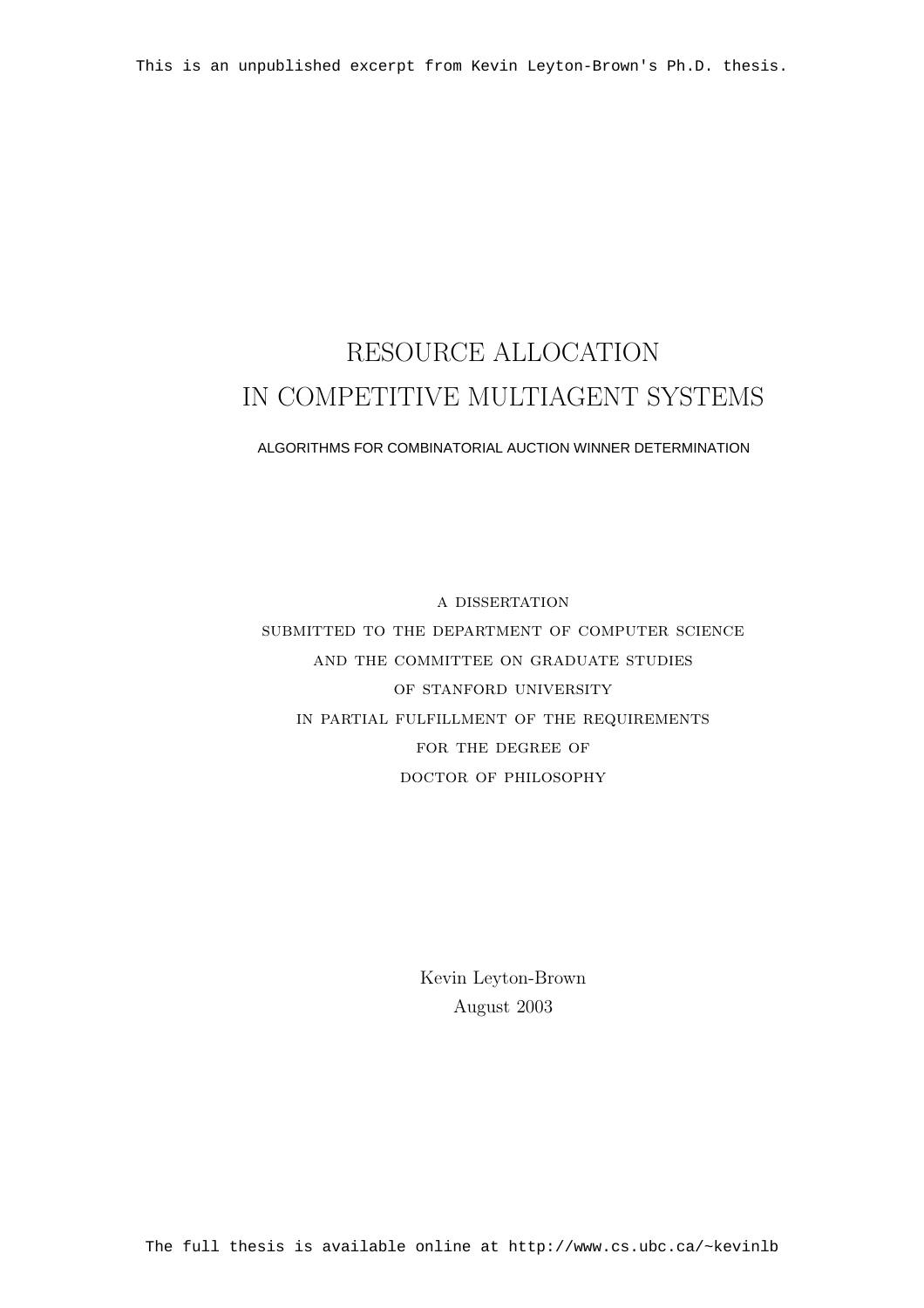### Chapter 5

## Combinatorial Auctions

#### 5.1 Motivation

Auctions are the most widely studied mechanism in the mechanism design literature in economics and game theory [Fudenberg & Tirole, 1991]. This is due to the fact that auctions are basic protocols, serving as the building blocks of more elaborated mechanisms. Given the wide popularity of auctions on the Internet and the emergence of electronic commerce, where auctions serve as the most popular game-theoretic mechanism, efficient auction design has become a subject of considerable importance for researchers in multi-agent systems (e.g., [Wellman et al., 1998; Monderer & Tennenholtz, 2000]). The use of auctions in business-to-business trades is also increasing rapidly. Within AI there is growing interest in using auction mechanisms to solve resource allocation problems in competitive multiagent systems. For example, auctions and other market mechanisms are used in network bandwidth allocation, distributed configuration design, factory scheduling, and operating system memory allocation [S. H. Clearwater, 1996; Wellman, 1993].

#### 5.1.1 Complementarity

The value of a good to a potential buyer can depend on what other goods s/he wins. We say that there exists *complementarity* between goods  $\gamma_1$  and  $\gamma_2$  to agent a if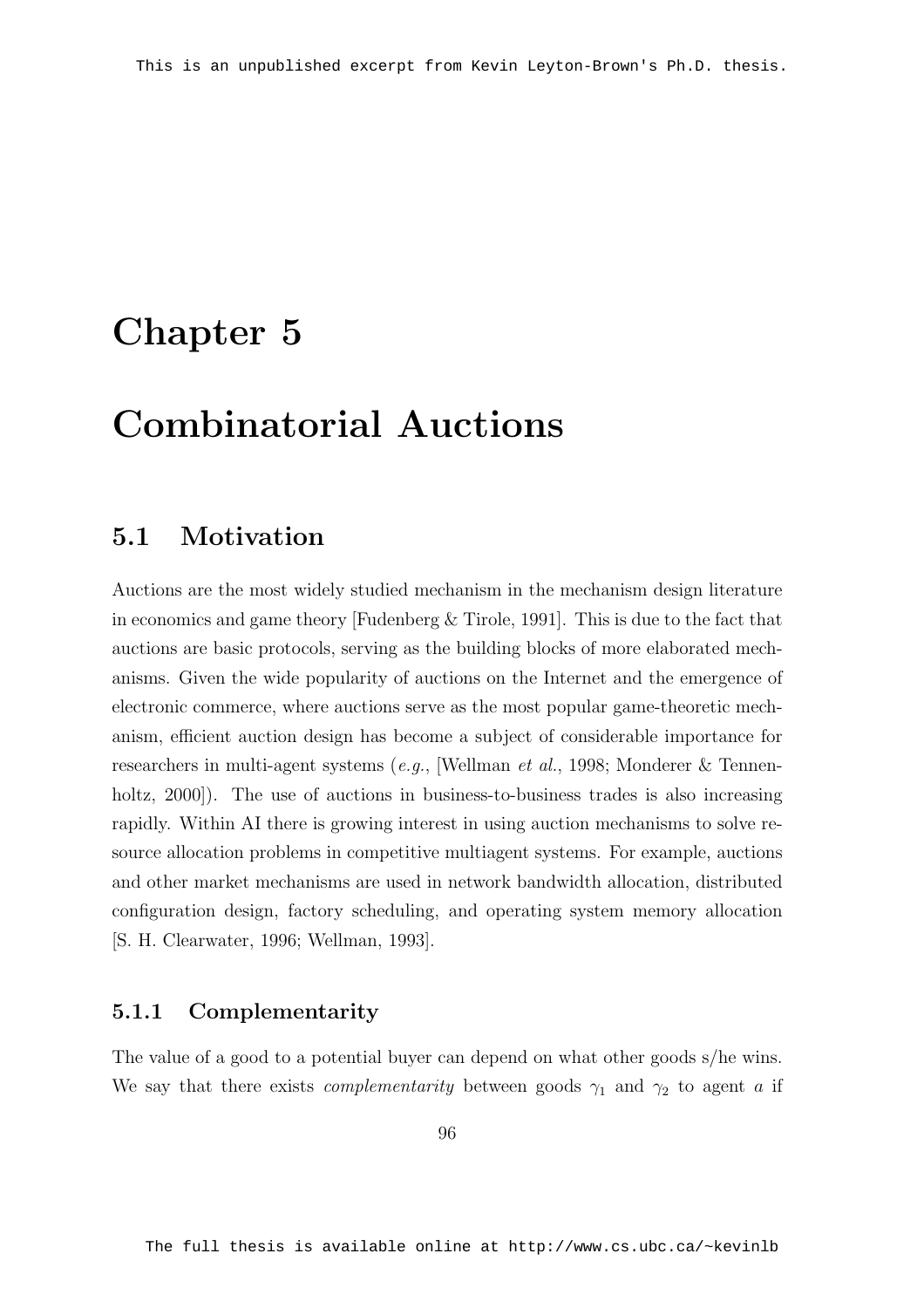#### 5.1. MOTIVATION 97

 $u_a({\{\gamma_1,\gamma_2\}}) > u_a({\{\gamma_2\}}) + u_a({\{\gamma_2\}})$ , where  $u_a(S)$  is the utility to a of acquiring the set of goods S. If goods  $\gamma_1$  and  $\gamma_2$  were auctioned separately, it is likely that neither of the typically desired properties for auctions—efficiency or revenue maximization would hold. One way to accommodate complementarity in auctions is to allow bids for combinations of goods as well as for individual goods. Combinatorial auctions are a class of auctions that accommodate bidders whose valuations exhibit complementarities: multiple goods are auctioned simultaneously and bidders place as many bids as they want for different bundles of goods with the guarantee that these bundles will be allocated "all-or-nothing". For example, imagine an auction of used electronic equipment. A bidder might value a particular TV at x and a particular VCR at  $y$ , but value the pair at  $z > x + y$ .

#### 5.1.2 Substitutability

It is also common for bidders to desire a second good less once they have won a first good. We say that there exists *substitutability* between goods  $\gamma_1$  and  $\gamma_2$  to agent a when  $u_a({\gamma_1},{\gamma_2}) < u_a({\gamma_1}) + u_a({\gamma_2})$ . A common example of substitutability is for a bidder to be indifferent between several goods but not to want more than one. In order to be useful, a combinatorial auction mechanism should provide some way for bidders to indicate that goods (or, more generally, bundles of goods) are substitutable. Combinatorial auctions that allow the description of valuation functions involving both complementarity and substitutability can be seen as providing a general framework for allocation and decision-making problems among agents in competitive multiagent systems.

#### 5.1.3 Applications

Combinatorial auctions are applicable to many real-world situations. In an auction for the right to use railroad segments a bidder desires a bundle of segments that connect two particular points; at the same time, there may be alternate paths between these points and the bidder needs only one [Brewer & Plott, 1996]. Similarly, in the FCC spectrum auction bidders may desire licenses for multiple geographical regions at the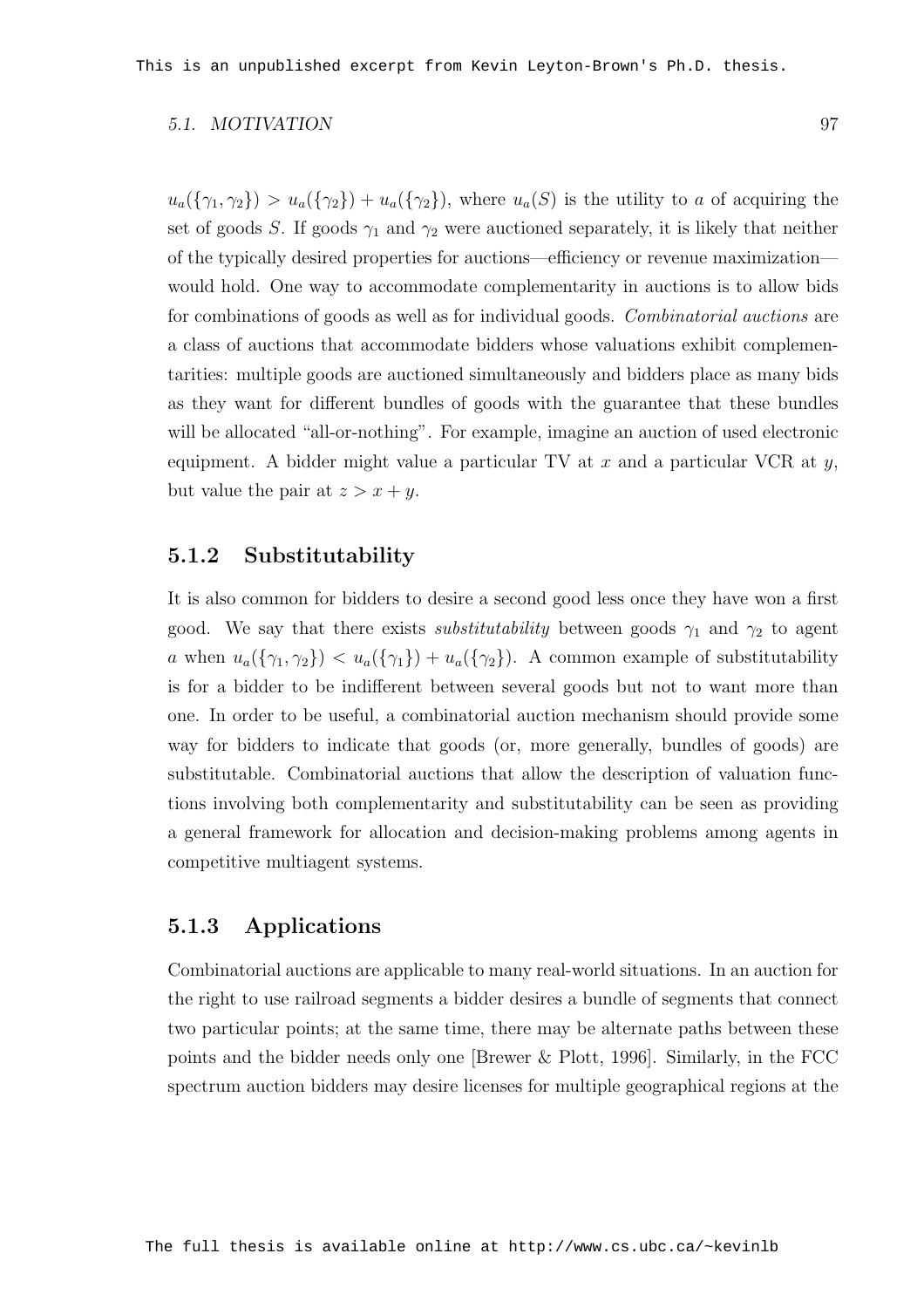same frequency band while being indifferent to which particular band they receive [Milgrom, 1998]. These and other real-world applications of combinatorial auctions are described in more detail in Chapter 7. While economics and game theory provide many insights into the potential uses of such auctions, they have little to say about computational considerations. This is an obstacle to the practical use of combinatorial auctions, because it turns out that combinatorial auctions often give rise to very hard computational problems.

#### 5.2 Combinatorial Auction Winner Determination

In a combinatorial auction, a seller is faced with a set of price offers for various bundles of goods, and his aim is to allocate the goods in a way that maximizes his revenue. The *winner determination problem* (WDP) is choosing the subset of bids that maximizes the seller's revenue, subject to the constraint that each good can be allocated at most once.

#### 5.2.1 Formal definition

Let  $G = {\gamma_1, \gamma_2, \ldots, \gamma_m}$  be a set of goods, and let  $B = {b_1, \ldots, b_n}$  be a set of bids. Bid  $b_i$  is a pair  $(p(b_i), g(b_i))$  where  $p(b_i) \in \mathbb{R}^+$  is the price offer of bid  $b_i$  and  $g(b_i) \subseteq G$ is the set of goods requested by  $b_i$ . For each bid  $b_i$  define an indicator variable  $x_i$  that encodes the inclusion or exclusion of bid  $b_i$  from the allocation.

Problem 5.1 The single-unit WDP is the following integer program:

maximize: 
$$
\sum_{i} x_i p(b_i)
$$
  
subject to: 
$$
\sum_{i \mid \gamma \in g(b_i)} x_i \le 1 \qquad \forall \gamma \in G
$$

$$
x_i \in \{0, 1\} \qquad \forall i
$$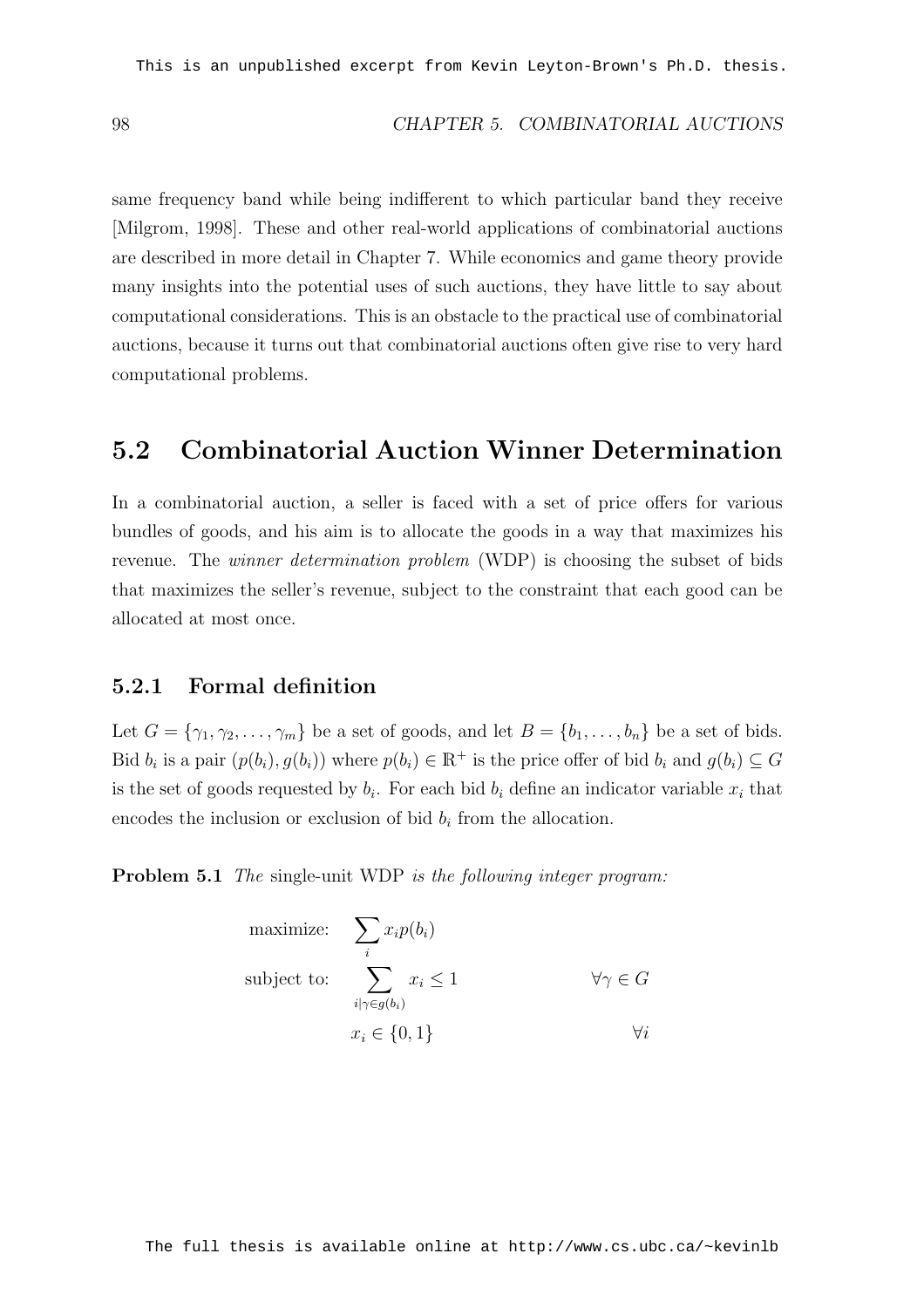#### 5.2. COMBINATORIAL AUCTION WINNER DETERMINATION 99

#### 5.2.2 XOR constraints

Problem 5.1 allows bidders to describe complementarities in their valuations; however, it does not explicitly allow the expression of substitutabilities. To do so, bidders must have some way of indicating that their interest in two bundles is mutually exclusive. Let  $S = \{s_1, \ldots, s_{\kappa}\}\,$ , where each  $s_i$  denotes a set of bids which are not allowed to be allocated together by the optimization algorithm.

Problem 5.2 The single-unit WDP with XOR constraints is the following integer program:

maximize: 
$$
\sum_{i} x_i p(b_i)
$$
  
\nsubject to: 
$$
\sum_{i|\gamma \in g(b_i)} x_i \le 1 \qquad \forall \gamma \in G
$$
  
\n
$$
\sum_{i|b_i \in s_j} x_i \le 1 \qquad \forall j \in [1, \kappa]
$$
  
\n
$$
x_i \in \{0, 1\} \qquad \forall i
$$

Some algorithms may not provide a way of specifying sets of mutually exclusive bundles s. Luckily, it is possible to use an encoding trick, introducing dummy goods [Fujishima et al., 1999]. Dummy goods do not correspond to actual goods in the auction, but serve to enforce mutual exclusion between bids. For example, if bids  $b_1$  and  $b_2$  are intended to be mutually exclusive, we add a dummy good d to each bundle, defining new bids  $b_i'$  where  $g(b_i') = g(b_i) \cup d$ . Since the good d can be allocated only once, at most one of  $b'_1$  and  $b'_2$  will allocated. More generally, it is possible to introduce *n*-unit dummy goods to enforce the condition that no more than  $n$  of a set of bids may be allocated (see Section 5.2.3 for a definition of units), and to use multiple dummy goods with the same bundles to enforce other complex constraints. This technique can lead to a combinatorial explosion in the number of bids if many goods are substitutable, but in many interesting cases this does not occur. While dummy goods increase the expressive power of the bidding language, making use of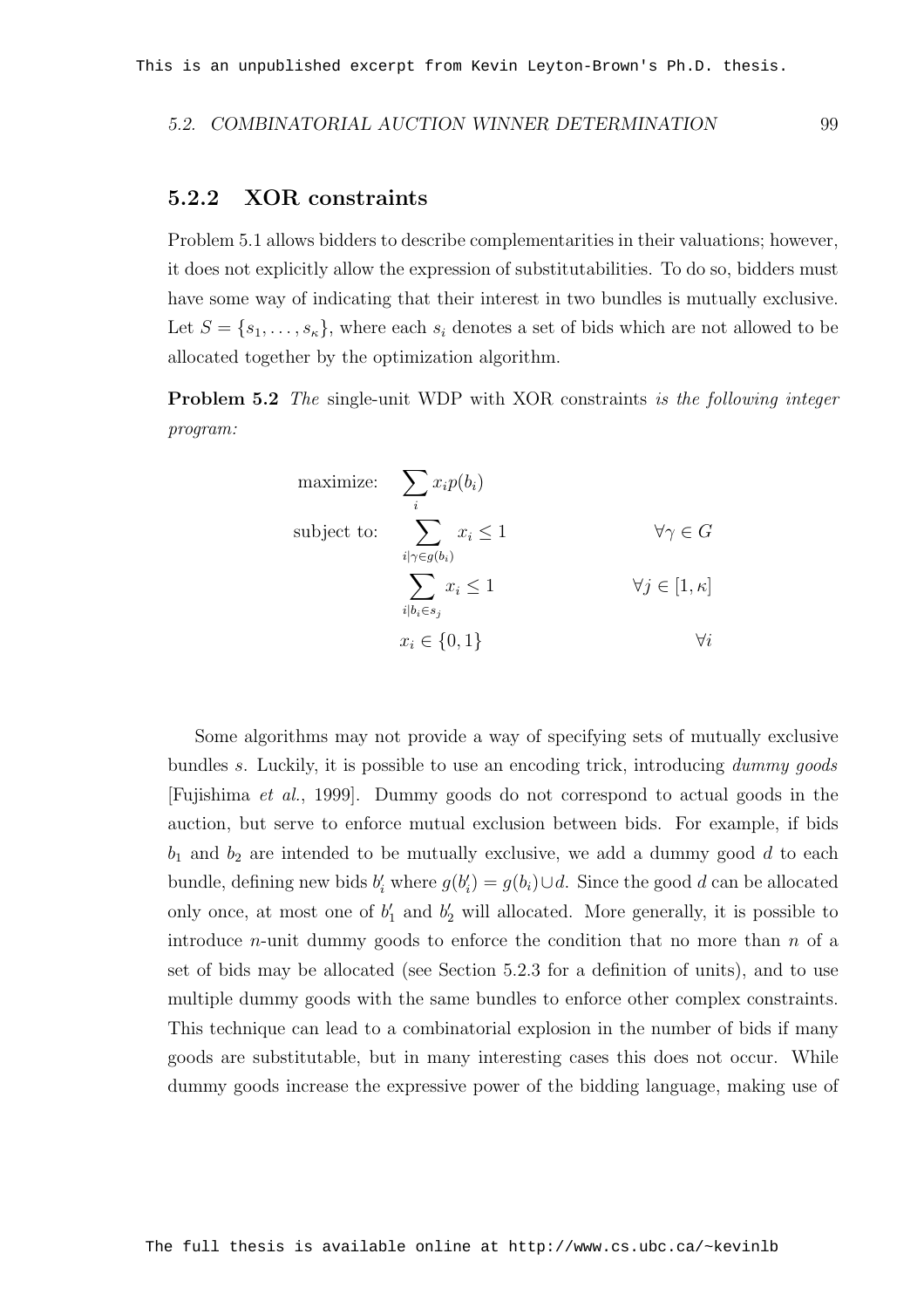#### 100 CHAPTER 5. COMBINATORIAL AUCTIONS

them requires no changes to an optimization algorithm. In fact, observe that Problem 5.2 is exactly the same as Problem 5.1 when XOR constraints are expressed using dummy goods. Hence, in what follows we do not discuss explicit XOR constraints, but assume that dummy goods are used where required.

#### 5.2.3 Multi-unit auctions

In some cases, the set of goods at auction will contain subsets of goods among which all bidders are indifferent. We call these subsets units of a single good. While it is possible to auction each unit as a separate good, this forces bidders interested in a subset of the units to specify unnecessary XOR bids. For example, consider an electronics manufacturer auctioning 100 identical TVs and 100 identical VCRs. A retailer who wants to buy 70 TVs and 30 VCRs would be indifferent between all bundles having 70 TVs and 30 VCRs. Rather than having to bid on each of the  $\begin{pmatrix} 100 \\ 70 \end{pmatrix}$ .  $\binom{100}{30}$  distinct bundles, she would prefer to place the single bid (price,  $\{70 \text{ TVs},$ 30 VCRs}). This can be achieved by generalizing Problem 5.1. Let  $q(\gamma)$  denote the number of units of good  $\gamma$ .

Problem 5.3 The multi-unit WDP is the following integer program:

maximize: 
$$
\sum_{i} x_i p(b_i)
$$
  
\nsubject to: 
$$
\sum_{i|\gamma \in g(b_i)} x_i \le q(\gamma) \qquad \forall \gamma \in G
$$
  
\n
$$
x_i \in \{0, 1\} \qquad \forall i
$$

#### 5.2.4 Asymptotic Hardness

With or without XOR constraints, the WDP is equivalent to weighted set-packing and is therefore  $\mathcal{NP}$ -hard even in its single-unit variant: see e.g., [Rothkopf et al.,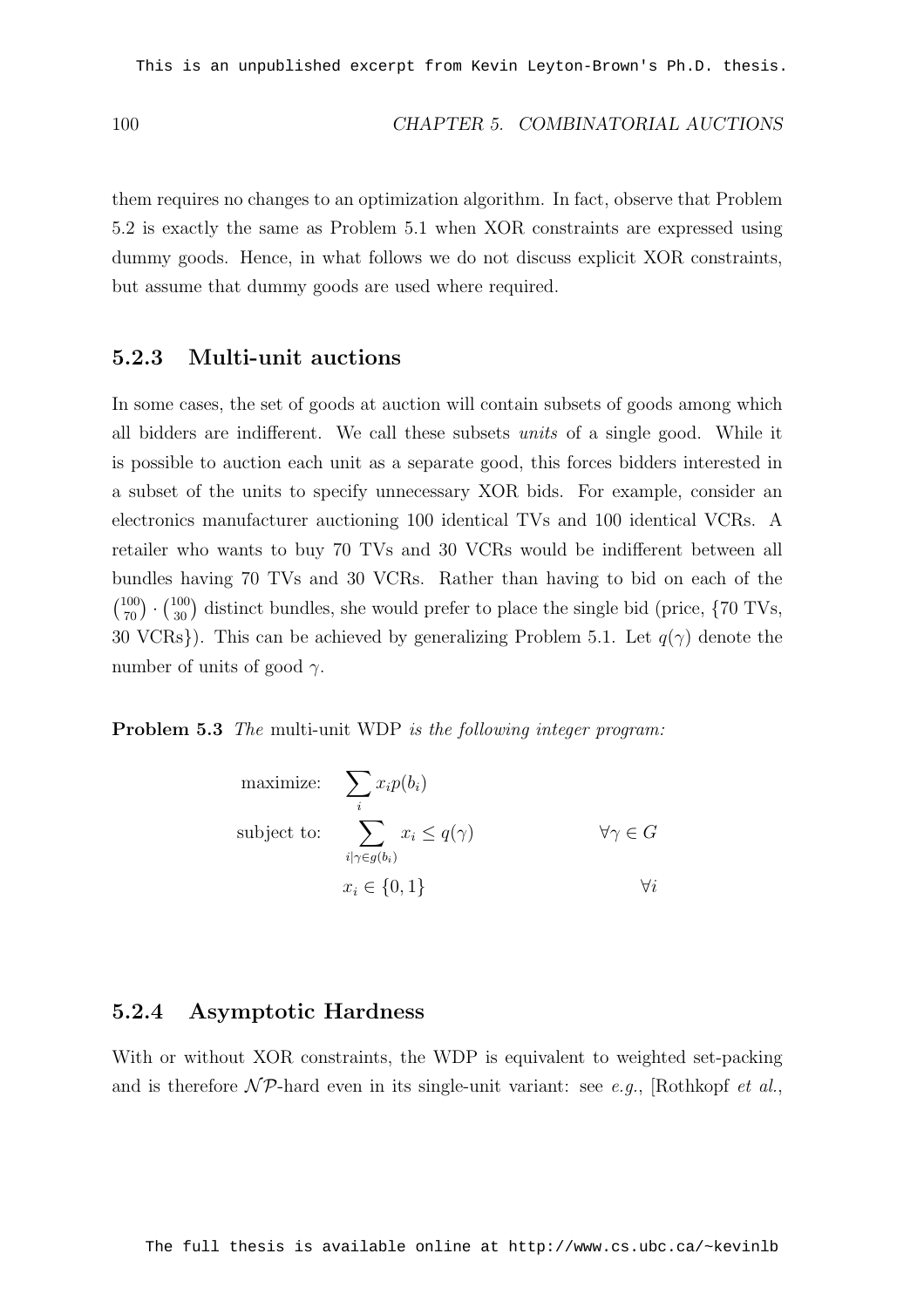#### 5.3. RELATED WORK ON THE WDP 101

1998]. Furthermore, it is known that the WDP is inapproximable within any constant factor: see  $e.g.,$  [Sandholm, 1999].

#### 5.3 Related Work on the WDP

In recent years many researchers have been interested in the combinatorial auction winner determination problem. For a survey, see [de Vries & Vohra, 2003].

#### 5.3.1 Tractable Subcases

Rothkopf et al. [1998] identified the following subcases of the single-unit WDP which may be solved in polynomial time:

- 1. bids contain no more than two goods;
- 2. for any two bids, either they are disjoint or one is a subset of the other; or
- 3. bids only name goods that are consecutive given a one-dimensional ordering.<sup>1</sup>

More recent work on tractable subcases may be found in [Nisan, 2000; Tennenholtz, 2000; de Vries & Vohra, 2003. The case of infinitely divisible goods may be solved in polynomial time by using linear programming techniques: we solve the linear programming relaxation of Problem 5.1, where the integrality constraint is replaced by the linear constraint  $0 \leq x_i \leq 1$ .

#### 5.3.2 Approximation algorithms

Some researchers have studied algorithms to approximate the WDP, despite the fact that the WDP cannot be approximated with guarantees. For example, Hoos and Boutilier [2000] and Zurel and Nisan [2000] have proposed algorithms with good empirical performance despite their lack of theoretical guarantees. Furthermore others,

<sup>&</sup>lt;sup>1</sup>In fact, this case can be extended to the case where goods are placed around a ring and each bid requests only consecutive goods. Consider adding each bid in turn (and removing all other bids that conflict with this bid): the remaining subproblem to be solved has only bids that request consecutive goods given a one-dimensional ordering, because the selection of the first bid breaks the ring.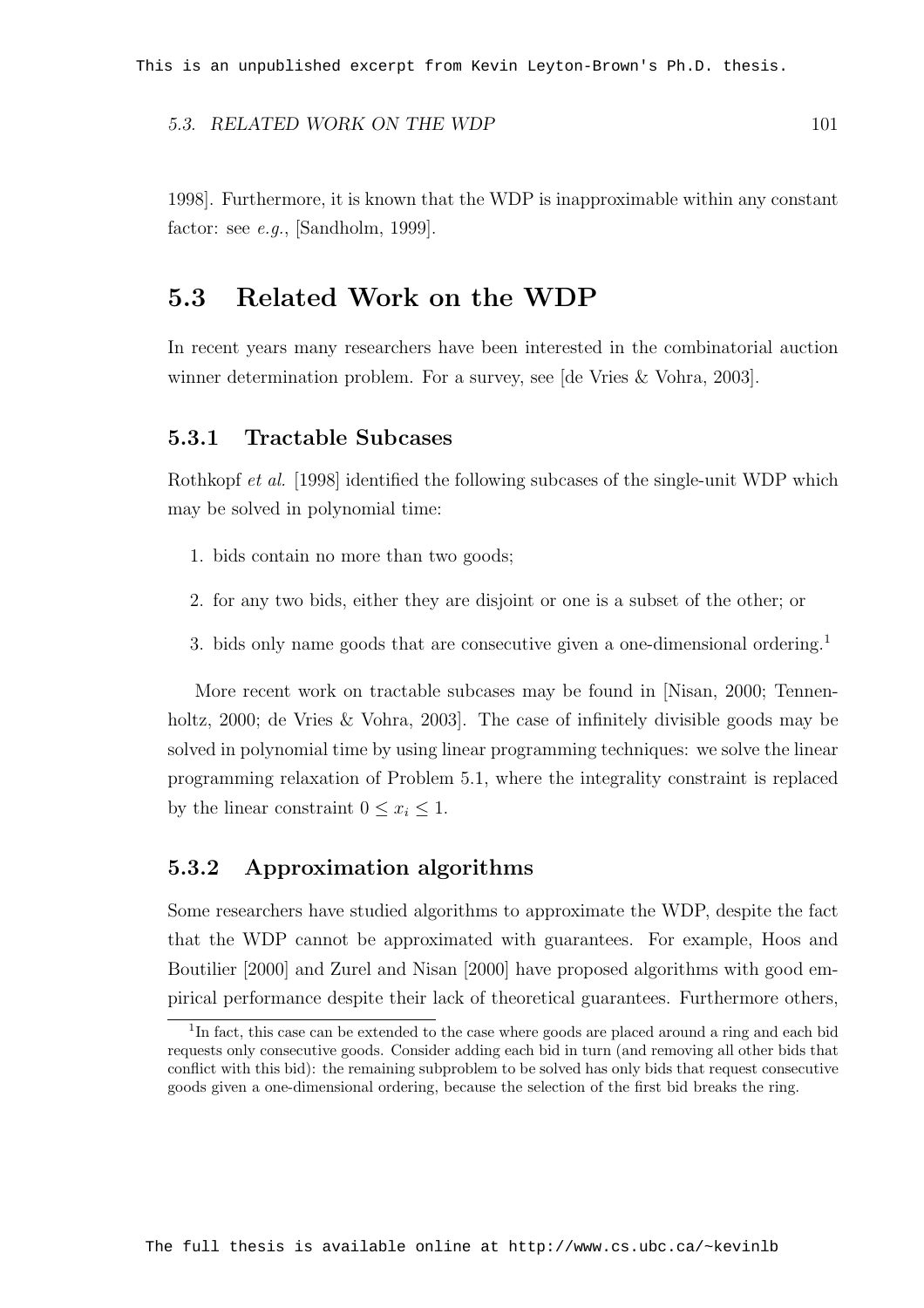notably Nisan and Ronen [2000] and Lehmann et al. [1999], have proposed alternative economic mechanisms that are built around approximation algorithms. It is also possible to make bidders responsible for improving the quality of the approximation. Banks et al. [1989] and Bykowsky et al. [1995] have reported a mechanism called AUSM in which non-winning bids are pooled in a stand-by queue. Bidders can combine their bids with other bids currently in the queue to form new allocations. A new allocation is adopted if it generates more revenue than the previously best allocation.

#### 5.3.3 Solving the WDP to optimality

Although the WDP is  $N \mathcal{P}$ -hard, in practice it is possible to address interestinglylarge datasets with heuristic methods [Fujishima et al., 1999; Sandholm, 1999; Gonen & Lehmann, 2000; Leyton-Brown et al., 2000b; Nisan, 2000; Sandholm & Suri, 2000; Gonen & Lehmann, 2001; Sandholm *et al.*, 2001]. Furthermore, there are reasons why it can be important to solve the WDP to optimality, and why restrictions to a tractable subcase may not be acceptable. For example, optimal solutions to the WDP are required in order for the Vickrey-Clarke-Groves mechanism [Mas-Colell *et al.*, 1995; Varian, 1995] give rise to dominant strategies. In fact, Nisan and Ronen [2000] show that the Vickrey-Clarke-Groves mechanism can give rise to arbitrarily bad outcomes when agents suspect that there is any possibility that any non-optimal solution to the WDP will be used. As another example, Parkes [1999], among others, has proposed an ascending auction mechanism that requires a provably-optimal solution to the WDP. Because of the importance of such applications, we concern ourselves in this work only with provably-optimal solutions to the WDP.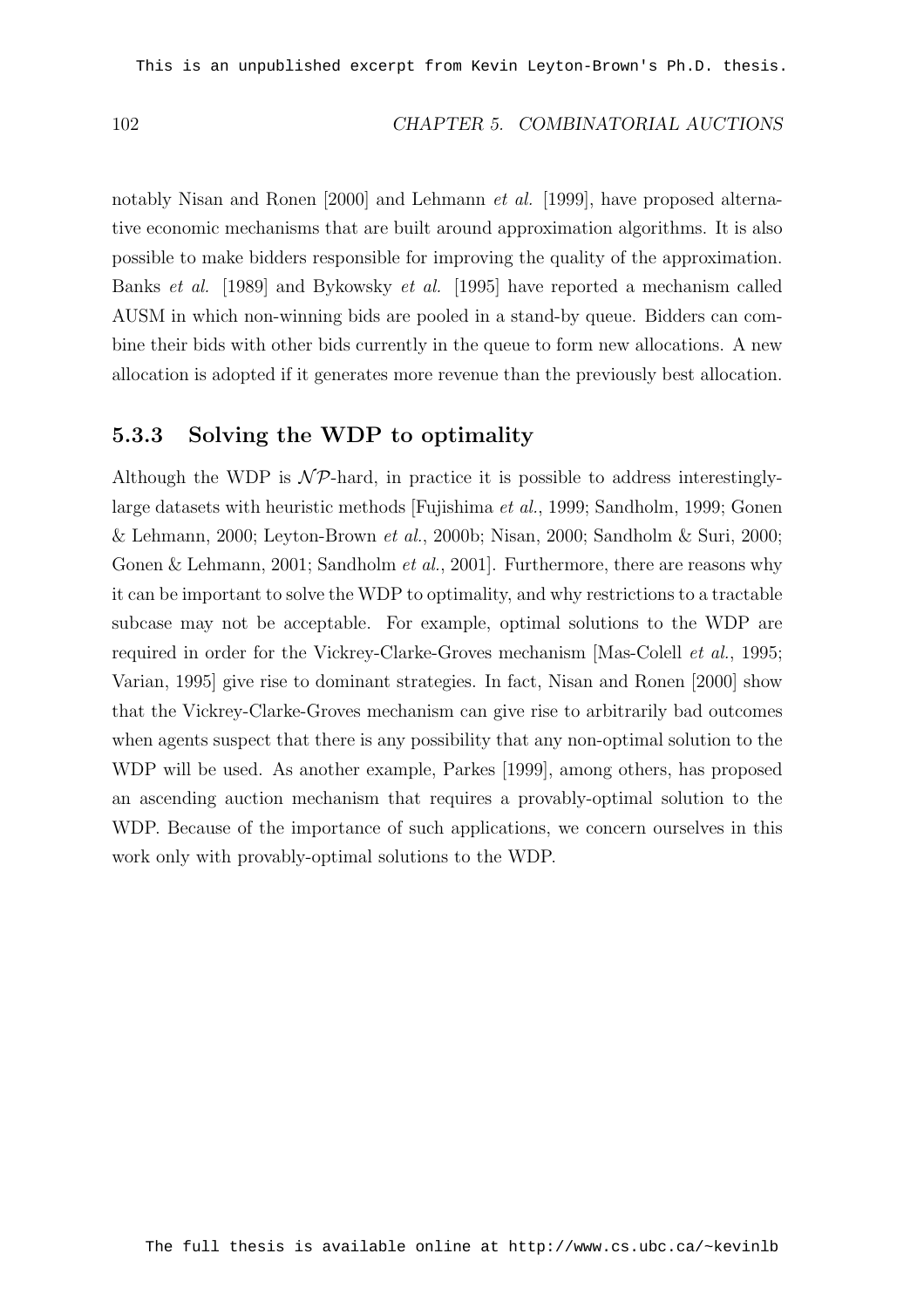### Chapter 6

# Algorithms for Solving the Combinatorial Auction Winner Determination Problem

We present two branch-and-bound algorithms that exploit instances' particular bid structures to find optimal solutions to the WDP, using contextual information to make upper bounds tighter. Upper bounds are further tightened by online caching of results from unpruned subtrees. The first algorithm, CASS, considers only the single-unit WDP (*i.e.*, it solves WDP Problem 5.1). The second algorithm, CAMUS, generalizes CASS, addressing the multi-unit WDP (Problem 5.3).

### 6.1 CASS Algorithm

In this section we present an algorithm, Combinatorial Auction Structured Search (CASS), a branch-and-bound search algorithm with a novel heuristic. Most importantly, CASS structures the search space in a way that provides context to this heuristic in order to allow more pruning during the search and that avoids consideration of most infeasible allocations. CASS also caches the results of partial searches and prunes the search tree. Finally, CASS may be used as an anytime algorithm, as it tends to find good allocations quickly.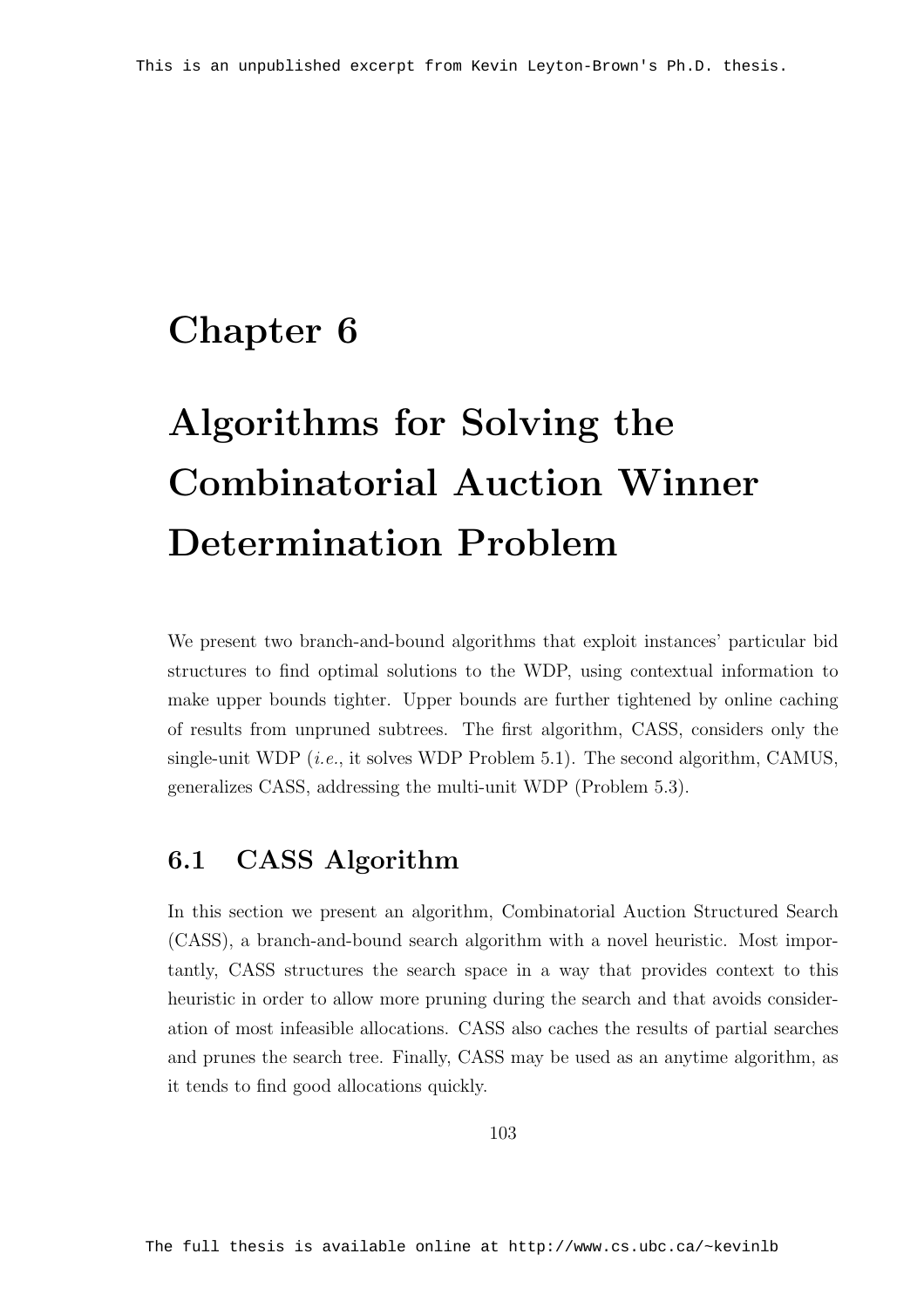#### 104 CHAPTER 6. COMBINATORIAL AUCTION ALGORITHMS

Before proceeding, we must introduce additional notation pertaining to allocations. An allocation  $\pi \subseteq B$  is a subset of the bids where  $\forall b_1 \in B, b_2 \neq b_1 \in$ B,  $g(b_1) \cap g(b_2) = \{\}.$  We overload the functions  $g()$  and  $p()$  to apply to allocations:  $g(\pi) = \bigcup_{b \in \pi} g(b)$  and  $p(\pi) = \sum_{bin\pi} p(b)$ . A full allocation  $\pi_{full}$  is an allocation for which  $g(\pi_{full}) = G$ , and a partial allocation is an allocation that is not full.

#### 6.1.1 Dominated Bids

Some bids may be removed in a polynomial-time preprocessing step before search begins. For each pair of bids  $(b_1,b_2)$  where  $g(b_1) \subseteq g(b_2)$  and  $p(b_1) \geq p(b_2)$ , we may remove  $b_2$  from the list of bids to be considered during the search as  $b_2$  is never preferable to  $b_1$  (hence we say that  $b_1$  dominates  $b_2$ ).

#### 6.1.2 Branch-and-Bound Search

Branch-and-bound search is a general search strategy that is widely used in the operations research community (see e.g., [Nemhauser & Wolsey, 1988]). We explain it here using the terminology of combinatorial auctions.

Whenever a bid is encountered that does not conflict with the current partial allocation then the search tree branches, where one branch adds the bid to the partial allocation and the other does not. CASS performs a depth-first search, meaning that one branch of the tree is fully explored before the other is considered. (This has the advantage that CASS requires only linear space to store the search tree.) When a full allocation  $\pi$  is reached CASS records this allocation as  $\pi_{best}$  if  $p(\pi) > p(\pi_{best})$ , and then backtracks.

CASS also computes a function  $h(\pi)$  at each node, which gives an upper bound on the revenue that can be collected from the goods  $G \setminus g(\pi)$ . When  $h()$  indicates that the current subtree cannot lead to a solution better than  $\pi_{best}$  then the search tree can be pruned: we can backtrack before a full allocation has been constructed. More precisely, we backtrack whenever  $p(\pi) + h(\pi) \leq p(\pi_{best})$ . We will describe the construction of the function  $h(\pi)$  in Section 6.1.4, but first we must introduce the concept of bins.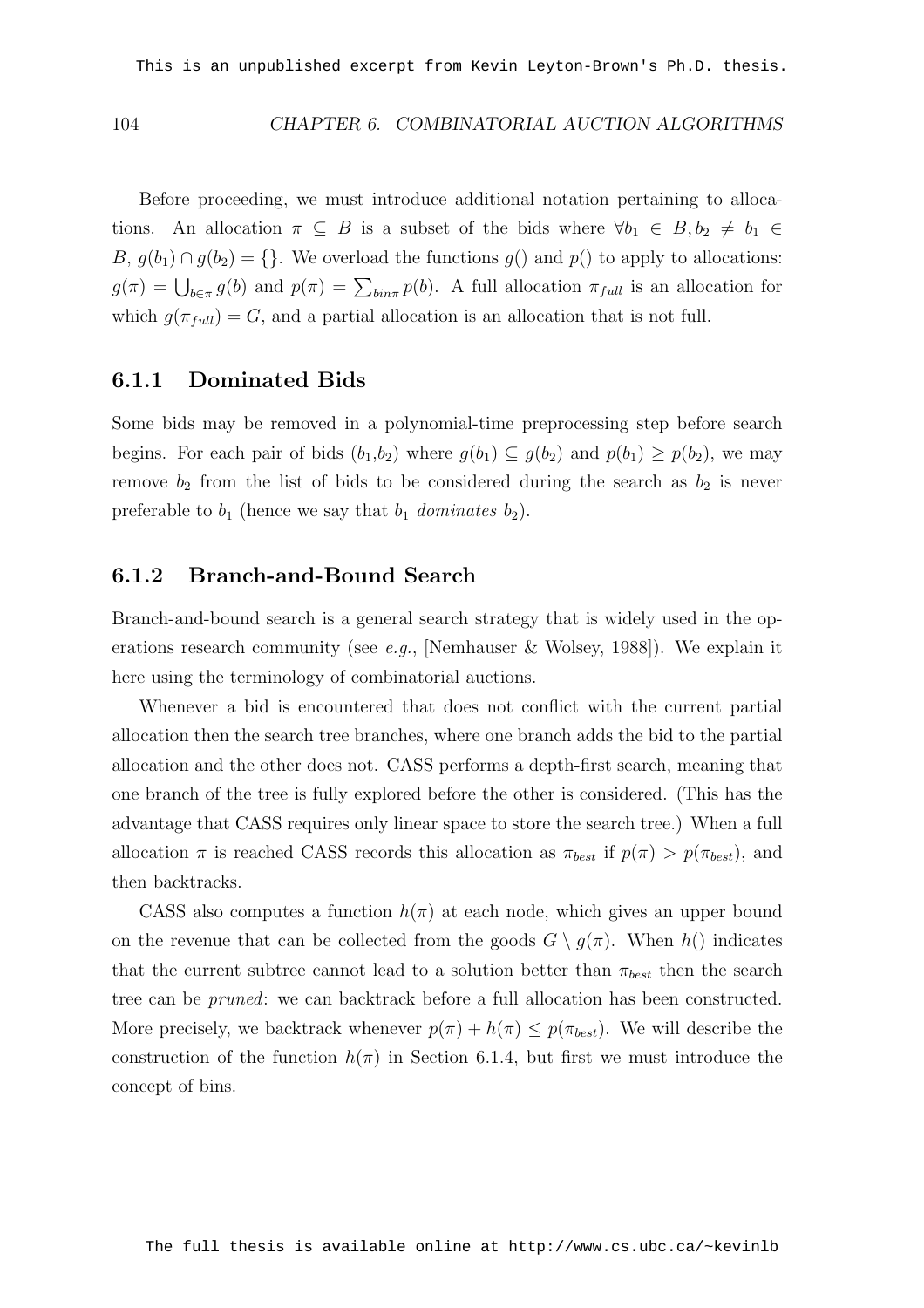#### 6.1. CASS ALGORITHM 105



Figure 6.1: Partition into Bins

Figure 6.2: Skipping bins

#### 6.1.3 Bins

We can reduce the number of infeasible allocations considered by partitioning bids into bins. First, we must choose an ordering on the goods. We create one bin for each good, and we place each bid into the bin corresponding to its lowest-order good. For an example, see Figure 6.1. The example shows input from an auction with five goods,  $G = \{1, 2, 3, 4, 5\}$ . Circles in the figure represent bids, the concatenated numbers in the circles represent the goods named in each bid, and prices are omitted from the bids for clarity.

Rather than always trying to add each bid to our allocation, we add at most one bid from every bin since all bids in a given bin are mutually exclusive. In fact, we can often skip bins entirely. While considering bin  $D_i$ , if we observe that good  $j > i$ is already part of the allocation then we do not need to consider any of the bids in  $D_j$ . In general, instead of considering each bin in turn, skip to  $D_k$  where  $k \notin g(\pi)$ and  $\forall i < k, i \in g(\pi)$ . To avoid the situation where it is possible to enter a bin that we cannot leave, we augment the set of bids. If there is no bid requesting a single unit of any good  $\gamma_i \in G$  then we add a dummy bid  $b = (0, \gamma_i)$ .

Continuing our example, see Figure 6.2. The first bid we add contains goods  $\{1, 2, 4\}$ , so we skip all remaining bids in bin  $D_1$  and all bids in bin  $D_2$ , since all of these bids will conflict. We thus consider bin  $D_3$ . The first bid we encounter requests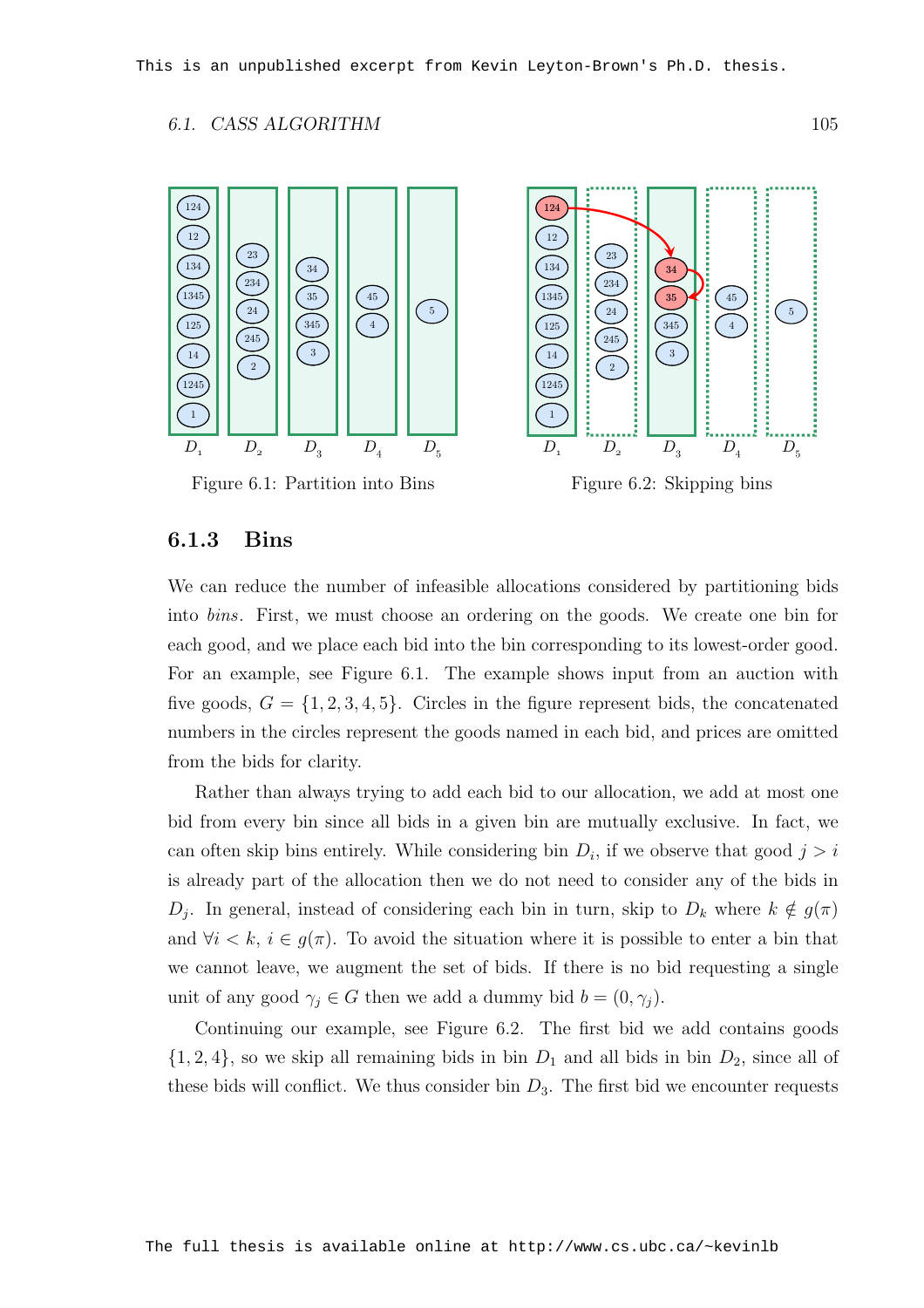#### 106 CHAPTER 6. COMBINATORIAL AUCTION ALGORITHMS

goods  $\{3, 4\}$ , which also conflicts with our partial allocation. We move to the next bid in  $D_3$ , which requests goods  $\{3, 5\}$ . We have found our first full allocation, so we update our lower bound and backtrack.

The main benefit of bins is not the ability to avoid consideration of conflicting bids, however. Bins are powerful because they allow the pruning function to consider context without significant computational cost. If bids in bin  $D_i$  are currently being considered then the pruning function must only take into account bids in bins  $\{D_i, \ldots, D_m\}$ . Since most bids will belong to a low-order bin<sup>1</sup> but the search will spend most of its time in higher-order bins, this can allow us to generate very tight upper bounds. Furthermore, because the partitioning of bids into bins is fixed we can compute the upper bound information for each bin in a preprocessing step; this makes the upper bound fast to evaluate during search.

#### 6.1.4 Upper Bound

We now describe the construction of the function  $h(\pi)$ . For every remaining good j we calculate a value  $v(j)$ , the maximum over all the remaining bids requesting good j that do not conflict with  $\pi$  of the bid's price divided by the number of goods requested by the bid. The sum of  $v(j)$  values for all goods is an upper bound on optimal revenue because it relaxes the constraint that the bids in the optimal allocation may not conflict.

More formally, consider that we have built up a partial allocation  $\pi$  and reached bin  $D_{\sigma}$ . For each bid  $b_i$ , let  $a(b_i) = p(b_i)/m$  be the average price per good of bid  $b_i$ . Notice that the average price per good may change dramatically from bid to bid, and it is a non-trivial notion; our technique will work for any arbitrary average price per good. Let  $L_{\sigma}(j)$  be a list of the bids that refer to good j and that belong to bins  $D_{\phi}$ with  $\phi \geq \sigma$  (*i.e.*, the bids that can be encountered in the remainder of the search). The list is sorted in a monotonically decreasing manner according to the  $a_i$ 's. Observe

<sup>&</sup>lt;sup>1</sup>To see why bids are not spread evenly across the bins, consider what happens when we receive a bid for every bundle. Half of the bids will involve good  $\gamma_1$  and will thus belong to bin  $D_1$ ; half the bids that do not involve  $\gamma_1$  will involve  $\gamma_2$  and belong to bin  $D_2$ , and so on. Clearly, each bin  $D_{i+1}$  will contain half as many bids as its predecessor  $D_i$ .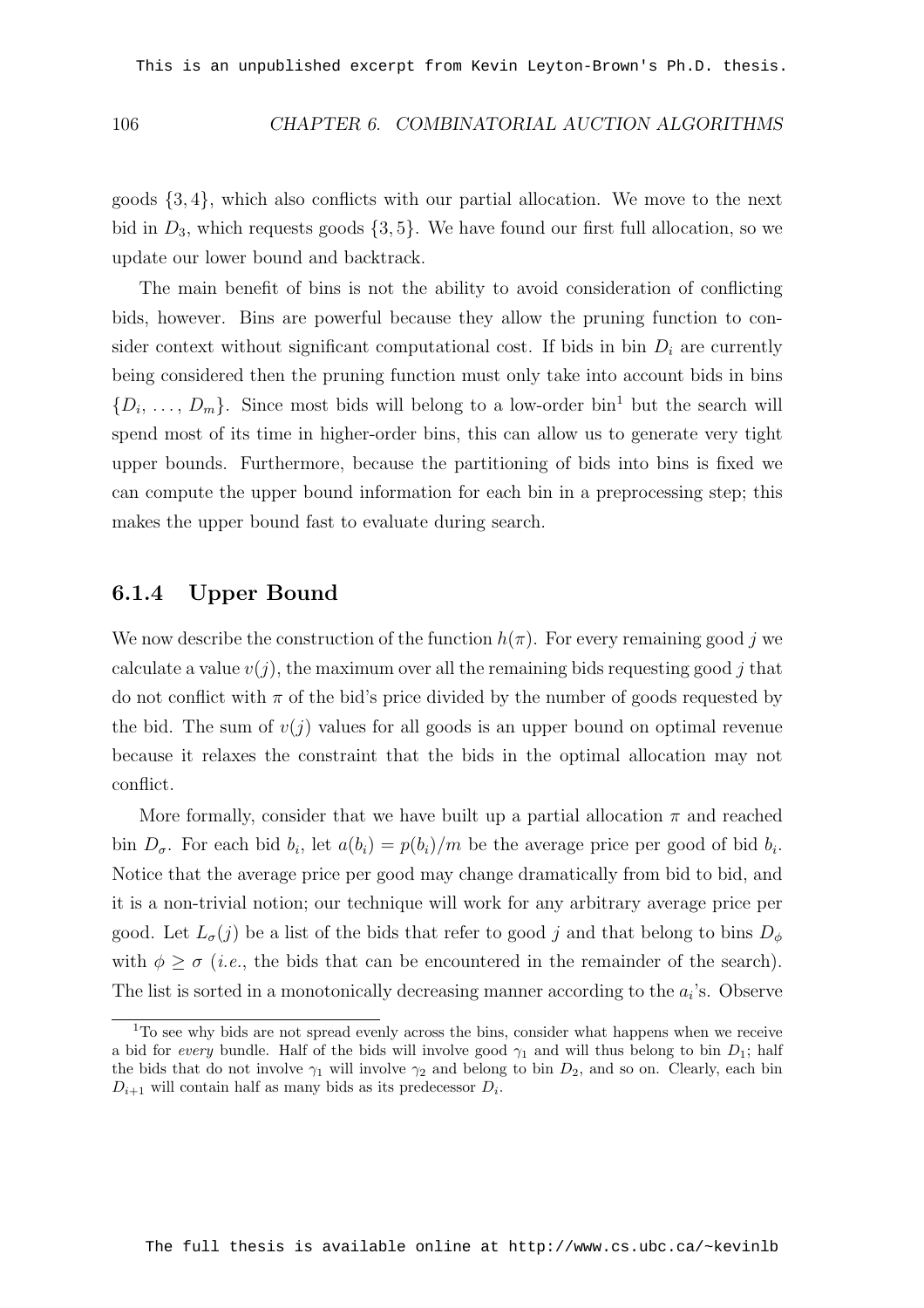#### 6.1. CASS ALGORITHM 107

that  $L_{\sigma}(j)$  can be precomputed before search begins.  $v(j)$  is defined as  $a(b_j^{\text{ok}})$ , where  $b_j^{ok}$  is the first bid in  $L_{\sigma}(j)$  that does not conflict with  $\pi$ .

**Theorem 6.1** Let  $B^* = \{b_1^*, \ldots, b_s^*\}$  be the bids in an optimal allocation. Then,  $r^* = \sum_{b \in B^*} p(b) \leq \sum_{1 \leq j \leq m} v(j).$ 

Remark: In the multi-unit special case where when all goods happen to have only one unit, the upper bound function in Section 6.2.4 computes exactly the same upper bounds as the function presented above. Thus Theorem 6.2 considers a more general case, and so the proof to Theorem 6.1 can be deduced from that proof.

#### 6.1.5 Caching

CASS's caching scheme is a form of dynamic programming that allows the algorithm to use experience from earlier in the search to tighten its upper bound function; it is illustrated in Figure 6.3. Consider a partial allocation  $\pi_1$  that is reached during the search phase. If the search proceeds beyond  $\pi_1$  then  $h(\pi_1)$  was not sufficiently small to allow us to backtrack. Later in the search we may reach an allocation  $\pi_2$  which, by combining different bids, achieves the same allocation  $\pi_1$ . CASS incorporates a mechanism for caching the results of the search beyond  $\pi_1$  to generate a better estimate for the revenue given  $\pi_2$  than is given by  $h(\pi_2)$ . (Since  $\pi_1$  and  $\pi_2$  do not differ in the units of goods that remain,  $h(\pi_1) = h(\pi_2)$ . Consider all the allocations extending  $\pi_1$ upon consideration of which the algorithm backtracked, denoted  $s_1, \ldots, s_f$ . When we backtracked at each  $s_i$  we did so because  $p(s_i) + h(s_i) \leq p(\pi_{best})$ , as explained above, or because  $s_i$  was a full allocation. It follows that  $max_i(p(s_i) + h(s_i)) - p(\pi_1)$ is an overestimate of the revenue attainable beyond  $\pi_1$ , and that it is a smaller overestimate than  $h(\pi_1)$ . If it were not, we would have backtracked at  $\pi_1$  rather than searching this subtree. We cache the value  $c(g(\pi)) = max_i(p(s_i) + h(s_i)) - p(\pi_1)$  and backtrack when  $p(\pi_2) + c(g(\pi_2)) \leq p(\pi_{best})$ .

Our cache is implemented as a hash table, since caching is only beneficial to the overall search if lookup time is inconsequential. A consequence of this choice of data structure is that cache data may sometimes be overwritten; we overwrite an old entry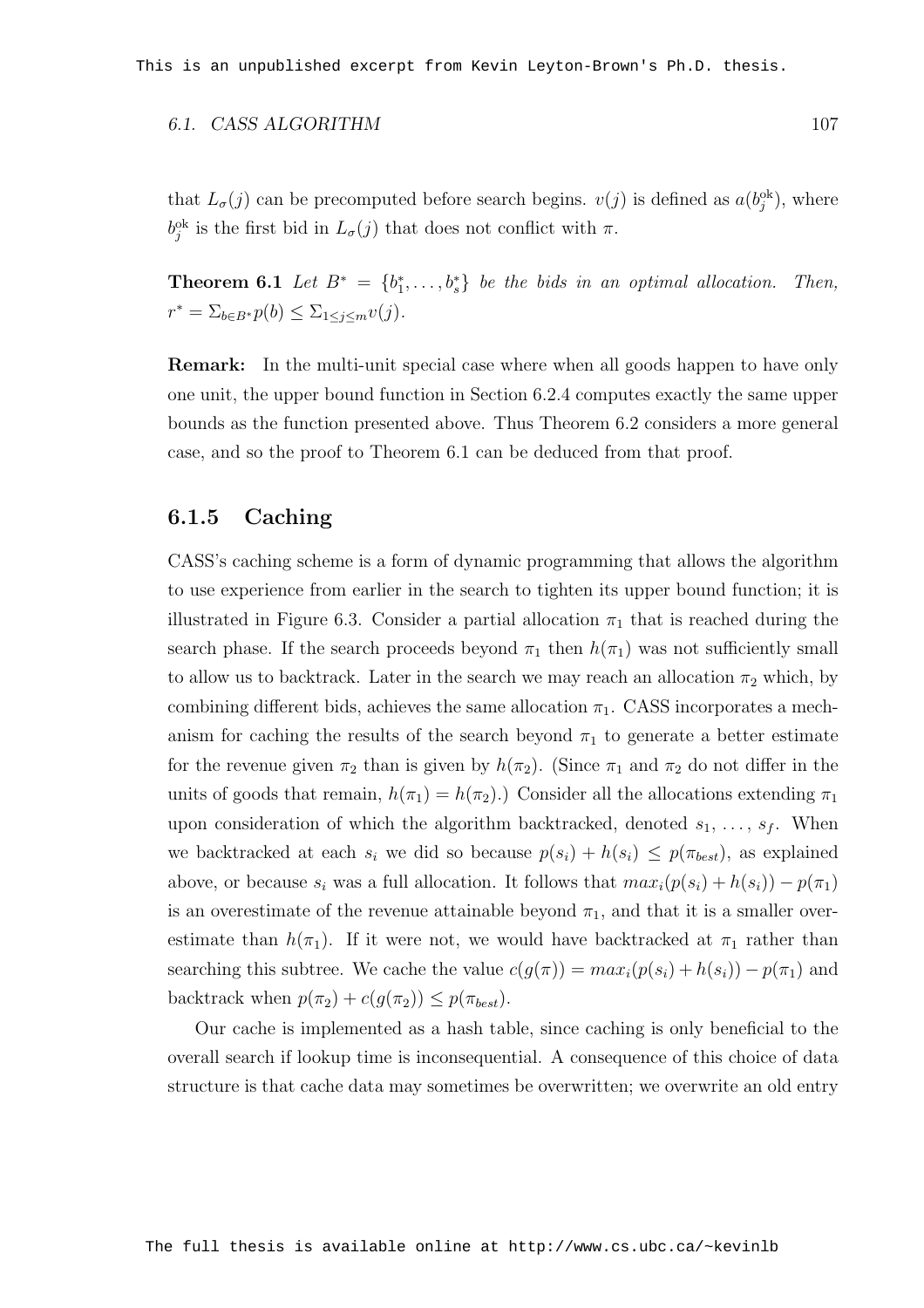108 CHAPTER 6. COMBINATORIAL AUCTION ALGORITHMS



Figure 6.3: Caching

Figure 6.4: Cache Pruning

in the cache when the search associated with the new entry examined more nodes.<sup>2</sup> Even when we do overwrite useful data the error is not catastrophic, however: in the worst case we must simply search a subtree that we might otherwise have pruned. In order to reduce the cost of writing useless entries to the cache, and to reduce the chance that useful entries will be overwritten, partial allocations are only stored in the cache if the search tree below that point involved at least one backtrack. (Because of the exponential character of search trees, the vast majority of nodes that are eligible for caching will be one step away from leaf nodes, which means that caching these nodes would give a negligible performance gain.)

We can also use the cache to prune even when we reach a new partial allocation  $\pi_2$  that has never been reached before, as shown in Figure 6.4. The search path is provably unable to lead to a new best allocation whenever  $g(\pi_1) \subset g(\pi_2)$  and  $p(\pi_2)+c(g(\pi_1)) \leq p(\pi_{best})$ . (Since our cache is implemented as a hash table, we detect this case by checking the cache for each  $\pi_1$  that differs from  $\pi_2$  by the exclusion of each a single good; this requires a linear number of cache lookups.) In this case, the sum of the revenue from the cached path beyond  $\pi_1$  and the revenue leading up to  $\pi_2$  is less than the revenue from  $\pi_{best}$ . Note that since  $\pi_2$  allocates a superset of the goods allocated in  $\pi_1$ , the goods in  $g(\pi_2) \setminus g(\pi_1) \cap g(\pi_2)$  are counted both in  $p(\pi_2)$ 

<sup>&</sup>lt;sup>2</sup>We must, however, store  $g(\pi)$  in the hash table along with  $c(g(\pi))$ , so that we can detect cache collisions.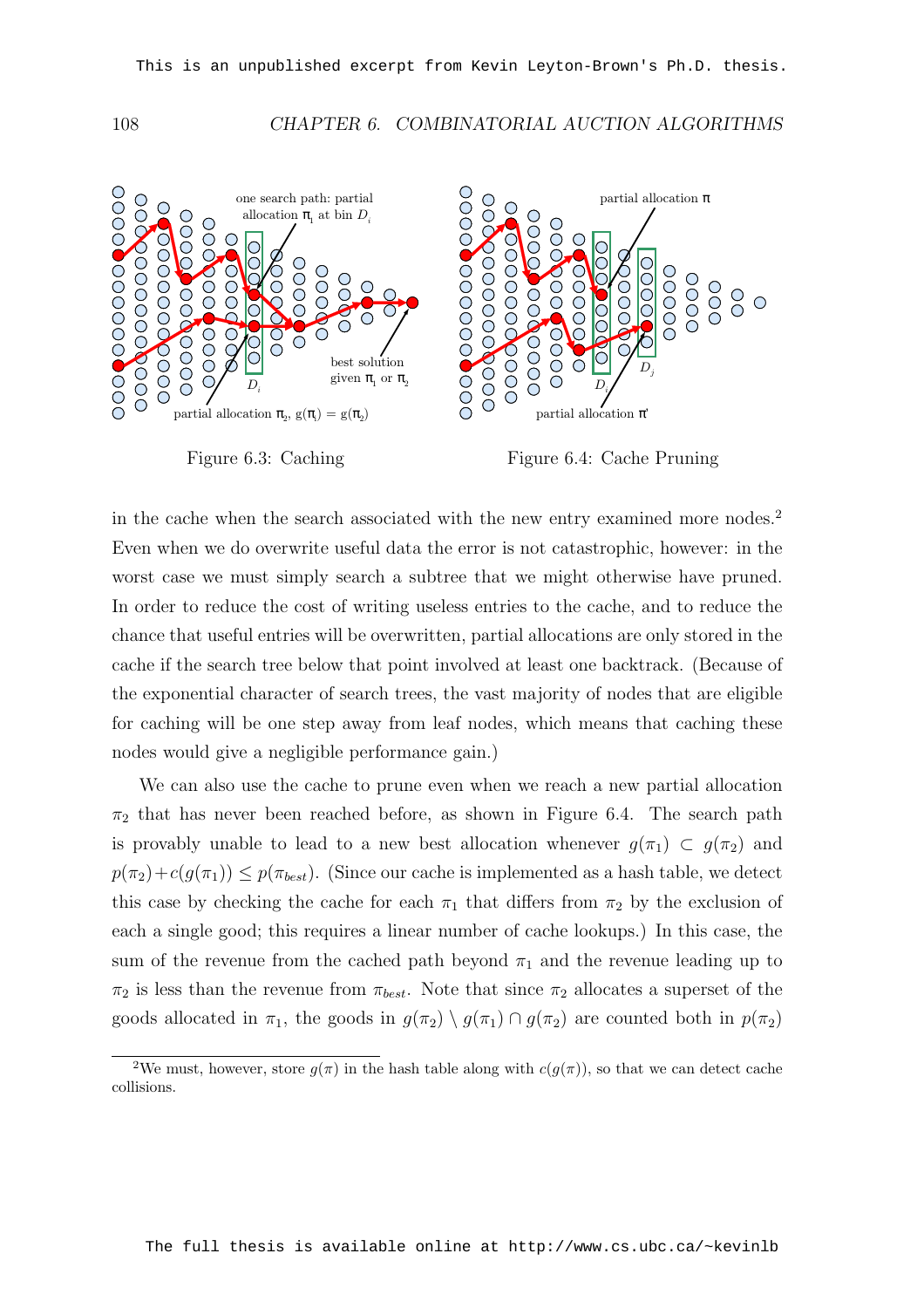#### 6.1. CASS ALGORITHM 109

and  $c(q(\pi_1))$ , corresponding to an overestimate of revenue.<sup>3</sup> Therefore, no allocation better than  $\pi_{best}$  could be found by expanding the search tree below  $\pi_2$ .

#### 6.1.6 Good Ordering Heuristic

We must determine an ordering of the goods; that is, decide which good will correspond to the first bin, which will correspond to the second, etc. For each good i we compute  $score_i = numbids_i/avggoods_i$ , where  $numbids_i$  is the number of bids that request good i and  $avggoods_i$  is the average number of goods requested by these bids. We designate the lowest-order good as the good with the lowest score, then we recalculate the score for the remaining goods and repeat. The intuition behind this heuristic is as follows:

- We want to minimize the number of bids in low-order bins, to minimize early branching and thus to make each individual prune more effective.
- We want to maximize the total number of goods requested by bids in low-order bins. Taking these bids moves us more quickly towards the leaves of the search tree, again providing the pruning function with more contextual information.

#### 6.1.7 Bid Ordering Heuristic

Our second heuristic determines the ordering of bids within bins. We sort bids  $d$ ynamically—*i.e.*, bids may be ordered differently when there is a different partial allocation  $\pi$ . Bids are sorted in a given bin in descending order of  $score(b_i)$ , where (abusing notation slightly):

$$
score(b_j) = \frac{p(b_j)}{|g(b_j)|} + h(\pi \cup b_j).
$$

The intuition behind this heuristic is that the average price per good of  $b_j$  is a measure of how promising the bid is, while the upper bound  $h(\pi \cup b_i)$  is an estimate of

<sup>&</sup>lt;sup>3</sup>In fact, this bound can be tightened. Let  $\mathcal{G} = g(\pi_2) \setminus g(\pi_1) \cap g(\pi_2)$ . We can actually backtrack whenever  $p(\pi_2) + c(g(\pi_1)) - \ell(\pi_2, \mathcal{G}) \leq p(\pi_{best})$ , where  $\ell(\pi_2, \mathcal{G})$  is a lower bound on the revenue that could be achieved from the goods G given the allocation  $\pi$ . A simple implementation of  $\ell$ ) would be the sum of the singleton bids for each of the goods in  $\mathcal{G}$ .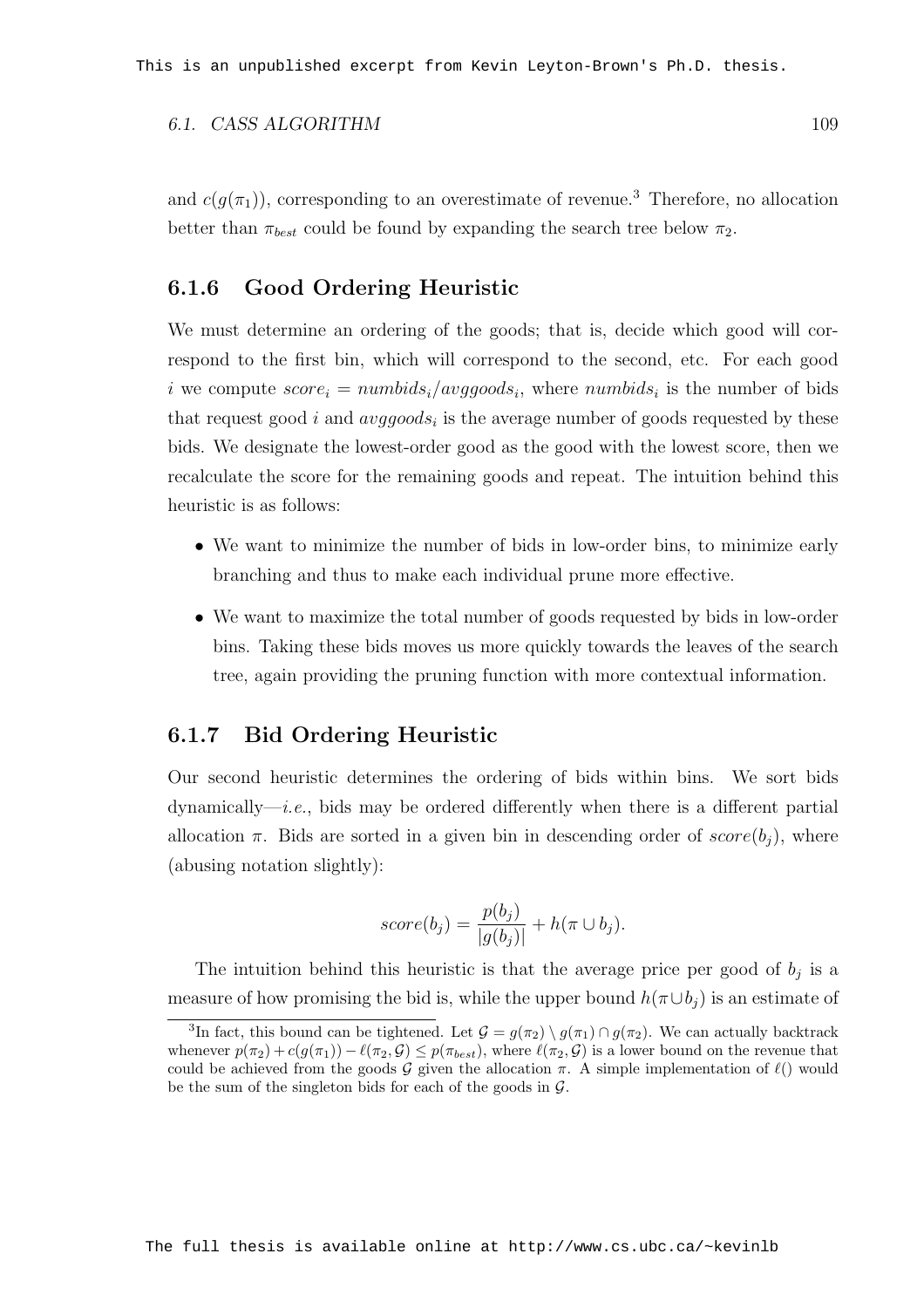#### 110 CHAPTER 6. COMBINATORIAL AUCTION ALGORITHMS

Process dominated bids. Determine an ordering on the goods, according to the good-ordering heuristic. Partition all bids into bins, according to the good ordering. Precompute pruning information for each bin. Set  $i = 1$  and  $\pi = \{\}.$ Recursive entry point:  $\pi = \pi \cup b_i$ . If  $(p(\pi) + c(g(\pi)) \leq p(\pi_{best}))$  backtrack. If  $(p(\pi) + h(\pi) \leq p(\pi_{best}))$  backtrack. If  $(|qoods(\pi)| = total)$  update  $\pi_{best}$  if necessary; backtrack. Set  $i$  to the index of the lowest-order good absent from  $\pi$ . Dynamically order the bids in bin  $i$ , and remove bids that conflict with  $\pi$ . Recurse to the recursive entry point above.  $\pi = \pi \setminus b_i$ . Return the optimal allocation:  $\pi_{best}$ .

Figure 6.5: CASS Pseudocode

how promising the unallocated units are, given the partial allocation. This heuristic helps CASS to find good allocations quickly, improving anytime performance and also increasing  $\pi_{best}$ , making pruning more effective. Observe that dynamic reordering of the goods in each bin allows us to make use of an upper bound which depends on  $\pi$ .

### 6.2 CAMUS Algorithm

We now present a generalization of CASS which can solve Problem 5.3: the general multi-unit WDP. This algorithm is termed CAMUS (Combinatorial Auction Multi-Unit Search), and was introduced in [Leyton-Brown *et al.*, 2000b]. We explain characteristics of CAMUS that differ from CASS, and then give pseudocode for CAMUS.

In this section we make use of the following notation specific to the multi-unit case. Let units(j) denote the total number of units of good j. Redefine the set of bids  $B =$  $\{b_1, \ldots, b_n\}$  so that bid  $b_i$  is a pair  $(p(b_i), e(b_i))$ , where  $e(b_i) = (e(b_i)_1, e(b_i)_2, \ldots, e(b_i)_m)$ and  $e(b_i)_j$  is the number of requested units of good  $\gamma_j$  in  $b_i$ . We overload the function units to refer to allocations: given an allocation  $\pi$  we denote the total number of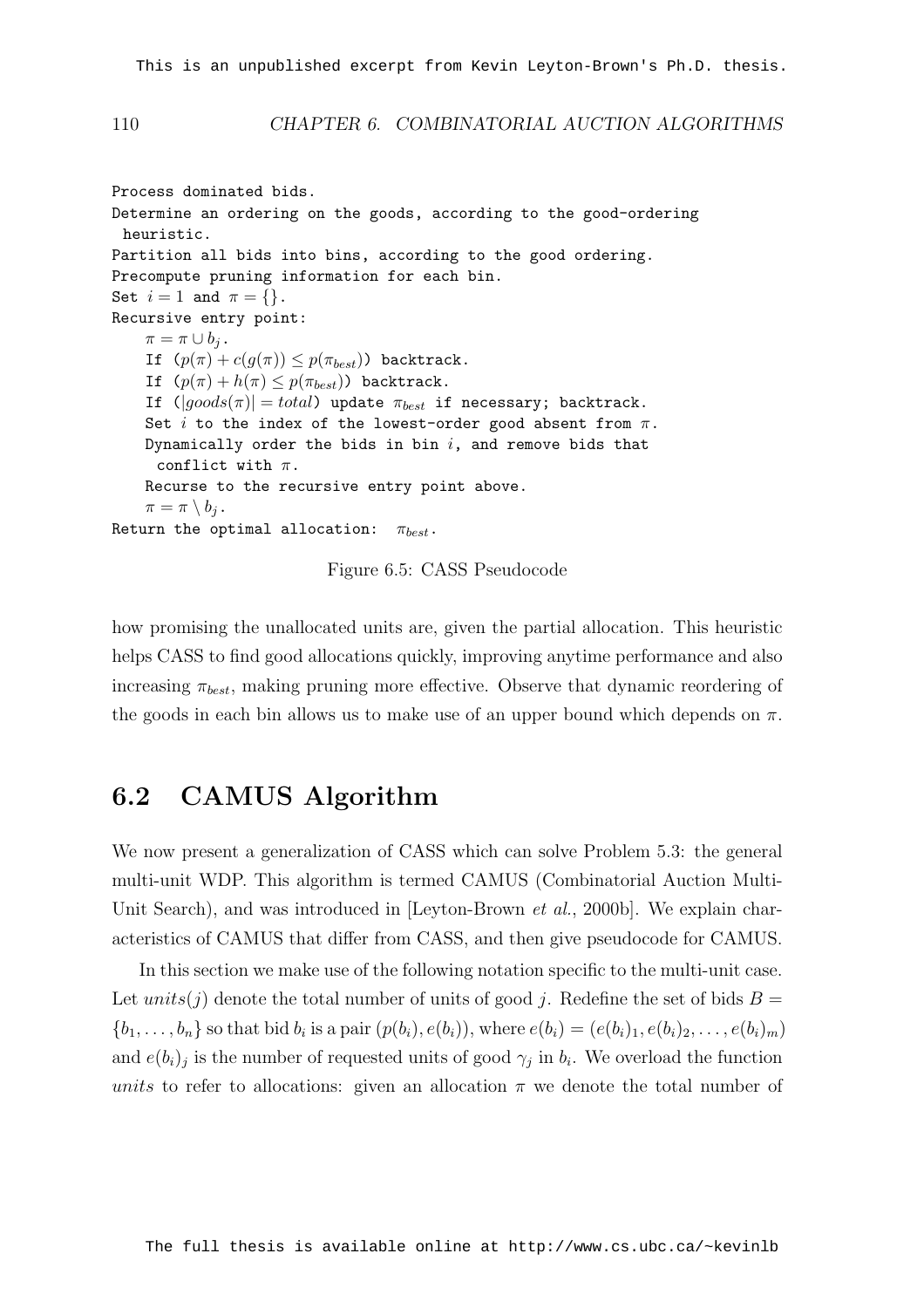#### 6.2. CAMUS ALGORITHM 111

units allocated as  $units(\pi)$ , and given both an allocation  $\pi$  and a good  $\gamma_i$  we denote the total number of units of good  $\gamma_i$  allocated in  $\pi$  by  $units_i(\pi)$ .

#### 6.2.1 Dominated Bids

In the multi-unit case we must handle domination in a different way than we did in the single-unit case. We say that bid  $b_1$  dominates  $b_2$  whenever  $p(b_1) \geq p(b_2)$  and  $e(b_1)_j \leq e(b_2)_j$  for every good j. Although  $b_2$  is never preferable to  $b_1$ , it is possible that an optimal allocation could contain both  $b_1$  and  $b_2$ . For this reason we store  $b_2$  in a secondary data structure associated with  $b_1$ , and consider adding it to those allocations which include  $b_1$ .

#### 6.2.2 Subbins

In the multi-unit setting, we will often need to select more than one bid from a given bin. This leads to the idea of subbins. A subbin is a subset of the bids in a bin that is constructed during the search. Since subbins are created dynamically they cannot provide precomputed contextual information; rather, they facilitate the efficient selection of multiple bids from a given bin. Every time we add a bid to our partial allocation we create a new subbin containing the next set of bids to consider. If the search moves to a new bin, the new subbin is generated from the new bin by removing all bids that conflict with the current partial allocation. If the search remains in the same bin, the new subbin is created from the current subbin by removing conflicting bids as above, and additionally: if  $b_1, b_2, \ldots, b_i$  is the ordered set of elements in the current subbin and  $b_j$  is the bid that was just chosen, then we remove all  $b_k, k \leq j$ . In this way we consider all combinations of non-conflicting bids in each bin rather than all permutations.

#### 6.2.3 Dynamic Programming

Singleton bids (that is, bids that name units from only one good) deserve special attention. These bids will generally be among the most computationally expensive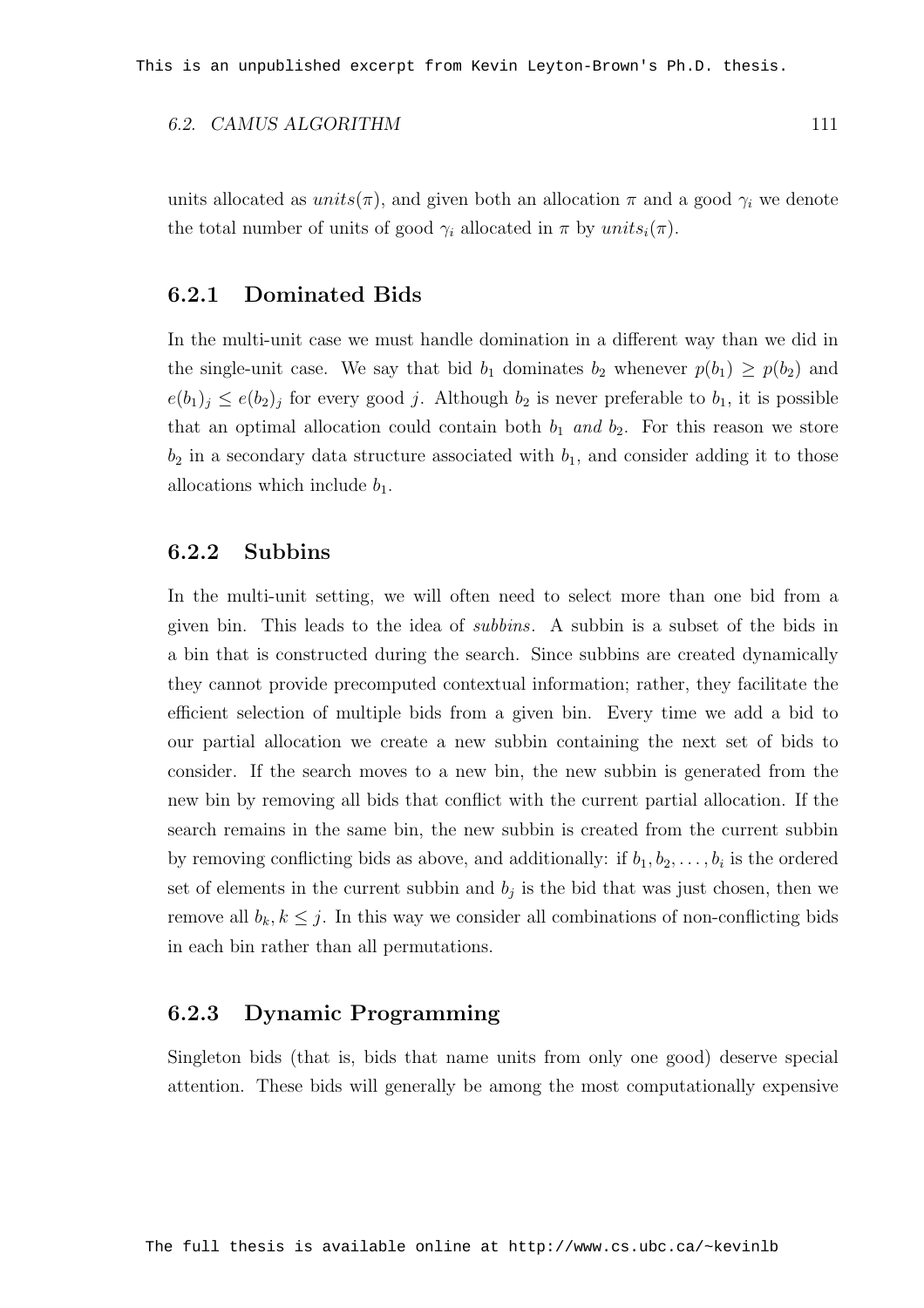#### 112 CHAPTER 6. COMBINATORIAL AUCTION ALGORITHMS

to consider—the number of nodes to search after adding a very short bid is nearly the same as the number of nodes to search after skipping the bid, because a short bid allocates few units and hence conflicts with few other bids. Unfortunately, we expect that singleton bids will be quite common in a variety of real-world multi-unit CA's. CAMUS simplifies the problem of singleton bids by applying a polynomialtime dynamic programming technique as a preprocessing step. We construct a vector singleton<sub>γ</sub> for each good γ, where each element of the vector is a set of singleton bids naming only good  $\gamma$ . singleton<sub> $\gamma$ </sub>(j) evaluates to the revenue-maximizing set of singleton bids totaling j units of good  $\gamma$ . This frees us from having to consider singleton bids individually; instead, we consider only elements of the singleton vector and treat these elements as atomic bids during the search. Also, there is never a need to add more than one element from each singleton vector. To see why, imagine that we add both  $singleton_{\gamma}(j)$  and  $singleton_{\gamma}(k)$  to our partial allocation. These two elements may have bids in common, and additionally there may be singleton bids with more than  $max(j, k)$  elements that would not conflict with our partial allocation but that we have not considered. Clearly, we would be better off adding the single element singleton<sub> $\gamma(j + k)$ </sub>.

We now show how to construct the *singleton* vector. Let  $b_1, \ldots, b_\ell$  be bids for a single good  $\gamma$ . Our aim is to compute the optimal selection of  $b_i$ 's in order to allocate k units of good  $\gamma$ , for  $1 \leq k \leq units(\gamma)$ . Consider a two dimensional grid of size  $[1 \dots \ell] \times [1 \dots units(\gamma)]$  where the  $(i, j)$ -th entry, denoted by  $U(i, j)$ , is the optimal allocation of j units considering only bids  $b_1, \ldots, b_i$ . The value of  $U(i, j)$ , denoted by  $V(i, j)$ , is the sum of the price offers of the bids in  $U(i, j)$ .  $U(1, j)$  will be  $b_1$  if  $b_1$  requests no more than j units, and otherwise will be the empty set. A recursive definition of  $U(i, j)$  is given in Figure 6.6. This dynamic programming procedure is polynomial, and yields the desired result; the optimal allocation of k units is given by  $U(\ell, k)$ . Set  $singleton_{\gamma}(k) = U(\ell, k), 1 \leq k \leq units(\gamma)$ .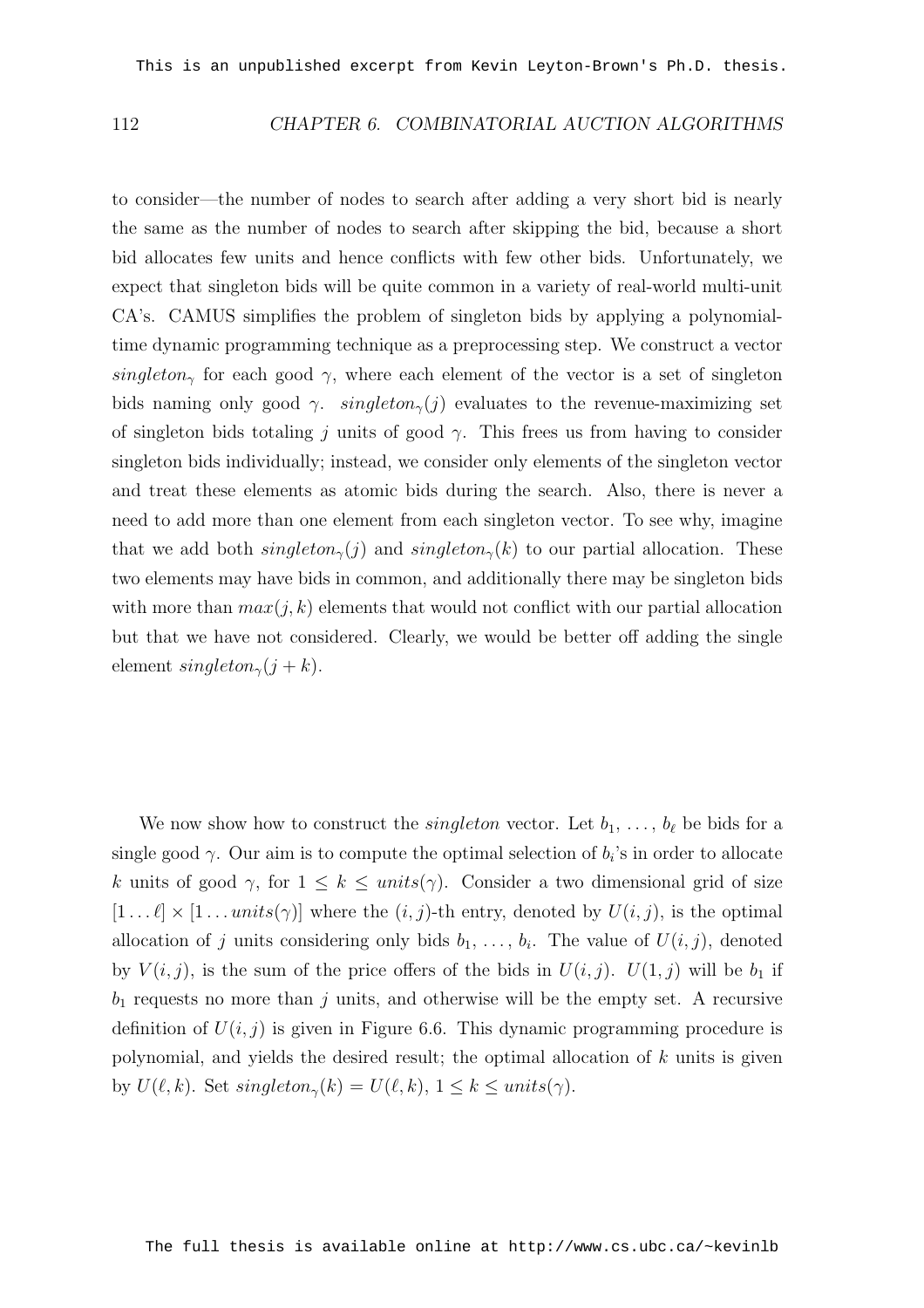#### 6.2. CAMUS ALGORITHM 113

$$
e(b_i) > j:
$$
  
\n
$$
U(i, j) = U(i - 1, j);
$$
  
\n
$$
e(b_i) = j:
$$
  
\nif  $p(b_i) > V(i - 1, j)$   
\nthen  $U(i, j) = b_i$ .  
\nElse  $U(i, j) = U(i - 1, j)$ .  
\n $e(b_i) < j:$   
\nif  $V(i - 1, j) \ge p(b_i) + V(i - 1, j - e(b_i))$   
\nthen  $U(i, j) = U(i - 1, j)$ .  
\nElse  $U(i, j) = b_i \cup U(i - 1, j - e(b_i))$ .

Figure 6.6: Singleton Pre-processing Algorithm

```
Let v(j)=0Let m(j)=0For i = 1 to |L_{\sigma}(j)|:
     if m(j) < units_j(\pi) and L_{\sigma}(j)_k \cap \pi = \emptyset then
           let d := min(e(L_{\sigma}(j)_i), units(j) - m(j))m(j) = m(j) + dv(j) = v(j) + a(L_{\sigma}(j)_i) \cdot d
```
Figure 6.7: Upper Bound Algorithm

#### 6.2.4 Upper Bound

CAMUS's upper bound function generalizes the CASS upper bound function described in Section 6.1.4, considering average price per unit rather than average price per good. Let  $\pi$  be the current allocation; recall that  $units_i(\pi)$  denotes the number of available units of good j. Redefine  $a(b_i) = \frac{p(b_i)}{\sum_{j=1}^m e(b_i)_j}$ : the average price per unit of bid  $b_i$ . Define  $L_{\sigma}(j)$  as before. Let  $|L_{\sigma}(j)|$  denote the number of elements in  $L_{\sigma}(j)$ , and let  $L_{\sigma}(j)_{k}$  denote the k<sup>th</sup> element of  $L_{\sigma}(j)$ .  $v(j)$  is determined by the algorithm given in Figure 6.7.

**Theorem 6.2** Let  $B^* = \{b_1^*, b_2^*, \ldots, b_s^*\}$  be the bids in an optimal allocation. Then,  $r^* = \sum_{b \in B^*} p(b) \leq \sum_{1 \leq j \leq m} v(j).$ 

**Proof.** Consider the bid  $b^* \in B^*$ . Then,  $p(b^*) = \sum_{1 \leq j \leq m} a(b^*)e(b^*)_j$ . Hence,  $r^* = \sum_{b \in B^*} p(b) = \sum_{b \in B^*} \sum_{1 \le j \le m} a(b)e(b)_j$ . By changing the order of summation we get that  $r^* = \sum_{1 \leq j \leq m} \sum_{b \in B^*} a(b)e(b)_j$ . Notice that, given a particular j, the contribution of bid b to  $\Sigma_{b\in B^*}a(b)e(b)_j$  is  $a(b)e(b)_j$ . Recall now that  $v(j)$  has been constructed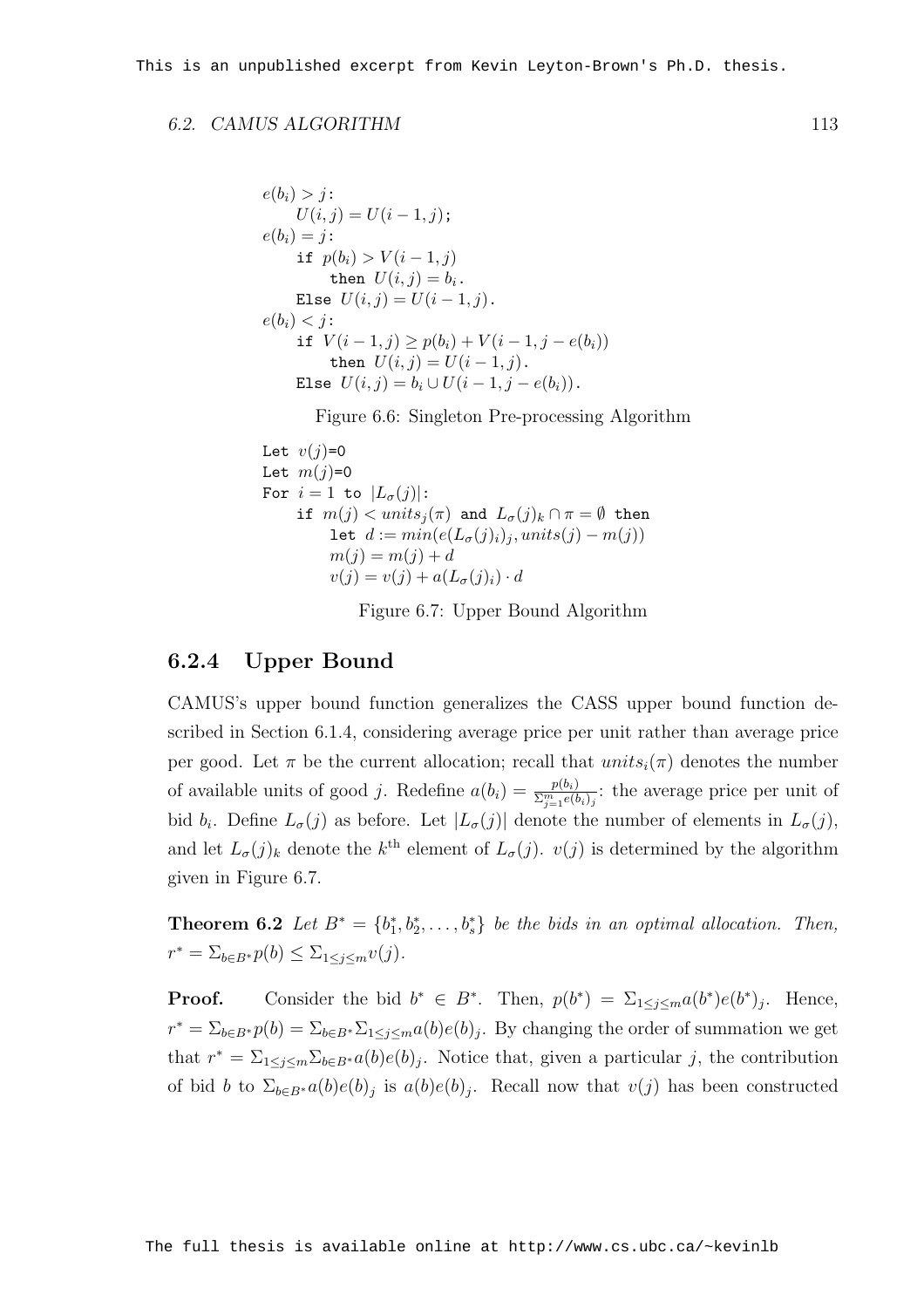#### 114 CHAPTER 6. COMBINATORIAL AUCTION ALGORITHMS

from the set of all bids that refer to good  $j$  by choosing the maximal available units of good j from the bids in  $L_{\sigma}(j)$ , where these bids are sorted according to the average price per unit of good. Hence, we get  $v(j) \geq \sum_{b \in B^*} a(b)e(b)_j$ . Given that the above holds for every good j, this implies that  $\Sigma_{1\leq j\leq m}v(j)\geq \Sigma_{b\in B^*}p(b)$ , as requested.  $\blacksquare$ 

#### 6.2.5 Heuristics

We must update our good- and bid-ordering heuristics for the multi-unit case. For our good-ordering heuristic we compute  $score_i = \frac{number_{dis} \cdot units(i)}{avounits_i}$  $\frac{a_{\text{max}}_{i} \cdot \text{units}(i)}{a_{\text{varist}}},$  where  $\text{numbids}_i$  is the number of bids that request good i and  $avgunits<sub>i</sub>$  is the average number of total units (*i.e.*, not just units of good *i*) requested by these bids. The intuition here is similar to the intuition described in Section 6.1.6:

- We want to minimize the number of bids in low-order bins, to minimize early branching and thus to make each individual prune more effective.
- We want to minimize the number of units of goods corresponding to low-order bins, so that we will more quickly move beyond the first few bins. As a result, the pruning function will be able to take into account more contextual information.
- We want to maximize the total number of units requested by bids in low-order bins. Taking these bids moves us more quickly towards the leaves of the search tree, again providing the pruning function with more contextual information.

Given current partial allocation  $\pi$ , we sort bids in a given bin in descending order of  $score(b_j)$ , where  $score(b_j) = \frac{p(b_j)}{units(b_j)} + h(\pi \cup b_j)$ , which is a direct generalization of the heuristic discussed in Section 6.1.7.

#### 6.3 Conclusions

We have presented CASS and CAMUS, algorithms that solve the single-unit and multi-unit WDPs respectively. In the next chapter, we discuss test data for evaluating such algorithms. We go on to evaluate CASS using this data in Chapter 8.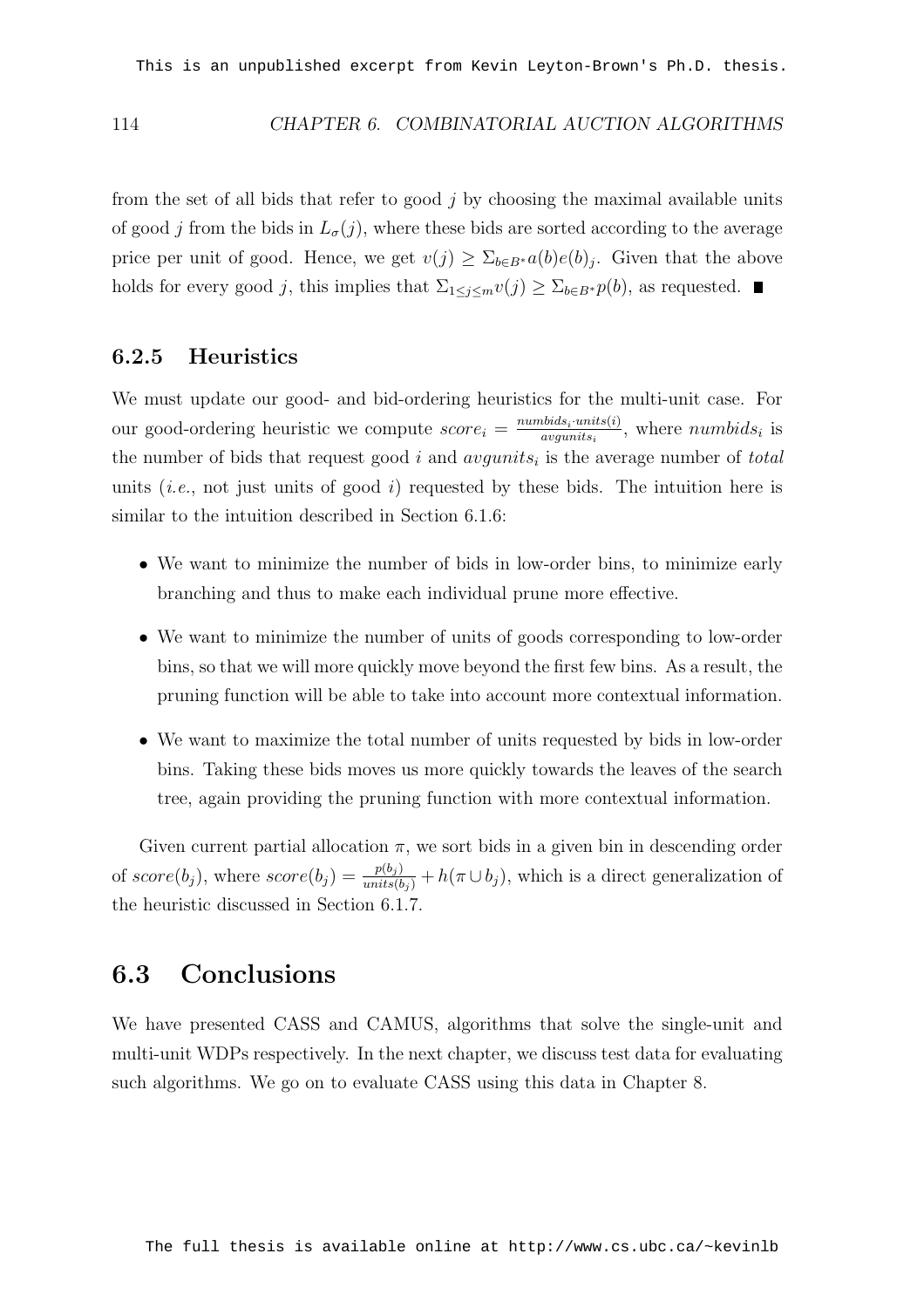6.3. CONCLUSIONS 115

```
Process dominated bids.
Determine an ordering on the goods, according to the good-ordering
 heuristic.
Using the dynamic programming technique, determine the optimal
 combination of singleton bids totaling 1...units(j) for each good
 j.
Partition all non-singleton bids into bins, according to the good
 ordering.
Precompute pruning information for each bin.
Set i = 1 and \pi = \{\}.Recursive entry point:
    For j = 1 ... number of bids in the current subbin of
     bin_i.
        \pi = \pi \cup b_i.
        If (p(\pi) + c(g(\pi)) \leq p(\pi_{best})) backtrack.
         If (p(\pi) + h(\pi) \le p(\pi_{best})) backtrack.<br>If (units(\pi) = \sum_{\gamma \in G} units(\gamma))\sum_{\gamma\in G}units(\gamma)) record \pi if it is the best;
         backtrack.
        Set i to the index of the lowest-order good in \pi where
          units_i(\pi) < units(i). (i may or may not change)
        Construct a new subbin based on the previous subbin of bin_i(which is bin_i itself if i changed above):
             Include all b_k from current subbin, where k > j.
             Include all dominated bids associated with b_i.
             Include singleton_i(units(i) - units_i(\pi)).
             Sort the subbin according to the subbin-ordering
              heuristic.
             Recurse to the recursive entry point, above, and search
              this new subbin.
        \pi = \pi \setminus b_i.
    End For
Return the optimal allocation: \pi_{best}.
```
Figure 6.8: CAMUS Pseudocode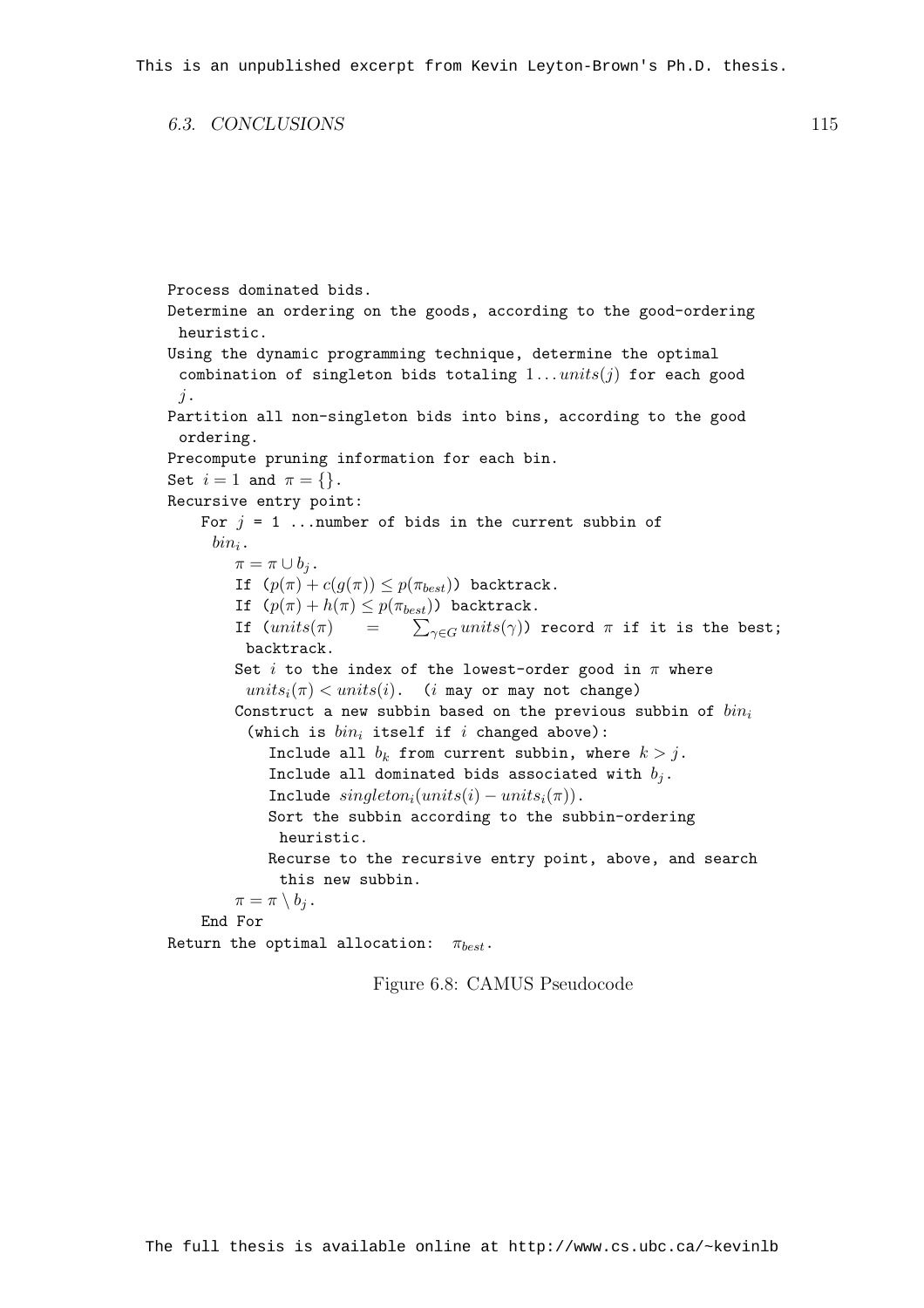### Chapter 8

# Evaluating Combinatorial Auction Algorithms

This chapter presents experimental results for CASS.<sup>1</sup> First, scaling experiments demonstrate that CASS can scale exponentially in the number of goods, but appears to scale subexponentially in the number of bids. Second, CASS's anytime performance is examined: CASS can find nearly-optimal solutions orders of magnitude sooner than it terminates, and can spend considerable time proving optimality after finding the optimal solution. Third, CASS is contrasted with the Bidtree algorithm, another widely-cited WDP algorithm. Finally, CASS is contrasted with the latest version of ILOG's CPLEX software.

### 8.1 Original CASS Experiments

All the experiments in this section were run a 450MHz Pentium II with 256MB of RAM running Windows NT 4.0. CASS was implemented in ANSI C++, and is publicly available. While these experiments were run on older hardware, they are still useful for gaining an understanding of the algorithm. They examine all legacy

<sup>1</sup>We do not present experimental results for CAMUS here, since Chapter 7 focused on single-unit distributions, and Chapter 9 will go on to consider only the single-unit WDP. For an experimental evaluation of CAMUS, please see [Leyton-Brown et al., 2000b].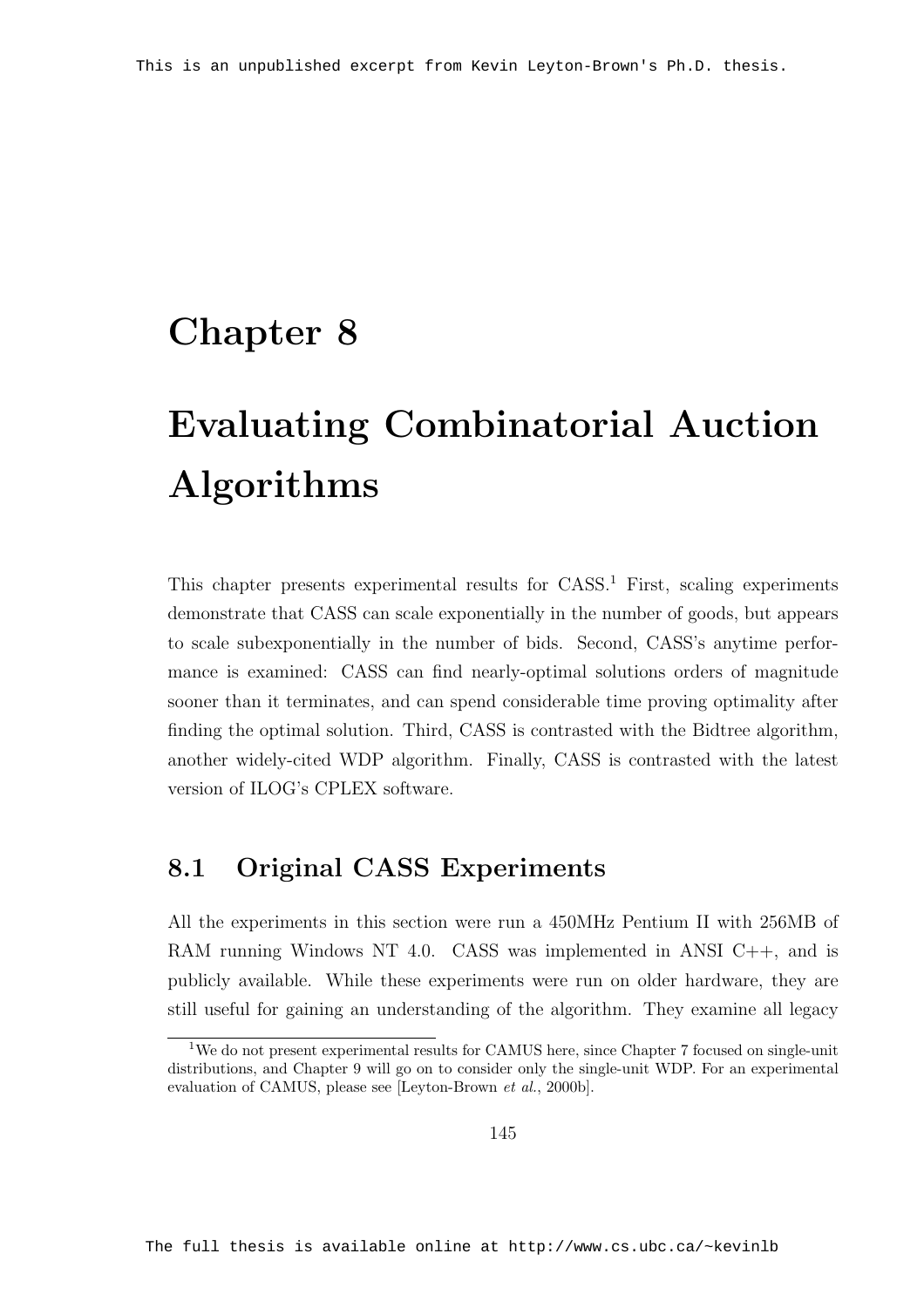146 CHAPTER 8. EVALUATING CA ALGORITHMS





Figure 8.2: CASS Scaling: L7

distributions discussed in Section 7.3.7 except for L5 and L8.

#### 8.1.1 Scaling Performance

The experiments in this section help us to understand CASS's performance as the number of bids<sup>2</sup> and goods is varied. Figures 8.1 and 8.2 show CASS's performance on the L6 and L7 distributions. Observe that for L6 runtime appears to scale exponentially in the number of goods (the four plots, representing linear increases in the number of goods, are spaced roughly equally on the log plot); for L7 runtime appears to scale sub-exponentially in the number of goods. For both L6 and L7 runtime clearly scales polynomially in the number of bids, as all the curves are sublinear on a linear axis.

#### 8.1.2 Anytime Performance

Figure 8.3 shows CASS's anytime performance. Observe that the time it takes CASS to find the optimal solution is nearly of an order of magnitude smaller than the time at which it terminates: this is because proving optimality occupies most of the search. (Contrast this behavior with other optimization algorithms such as A<sup>∗</sup> , which never finds the optimal solution before optimality is proven.) Also observe that the time it

<sup>2</sup>Unlike the data in Section 8.2 and in later chapters, the experiments in this section consider raw numbers of bids rather than numbers of undominated bids.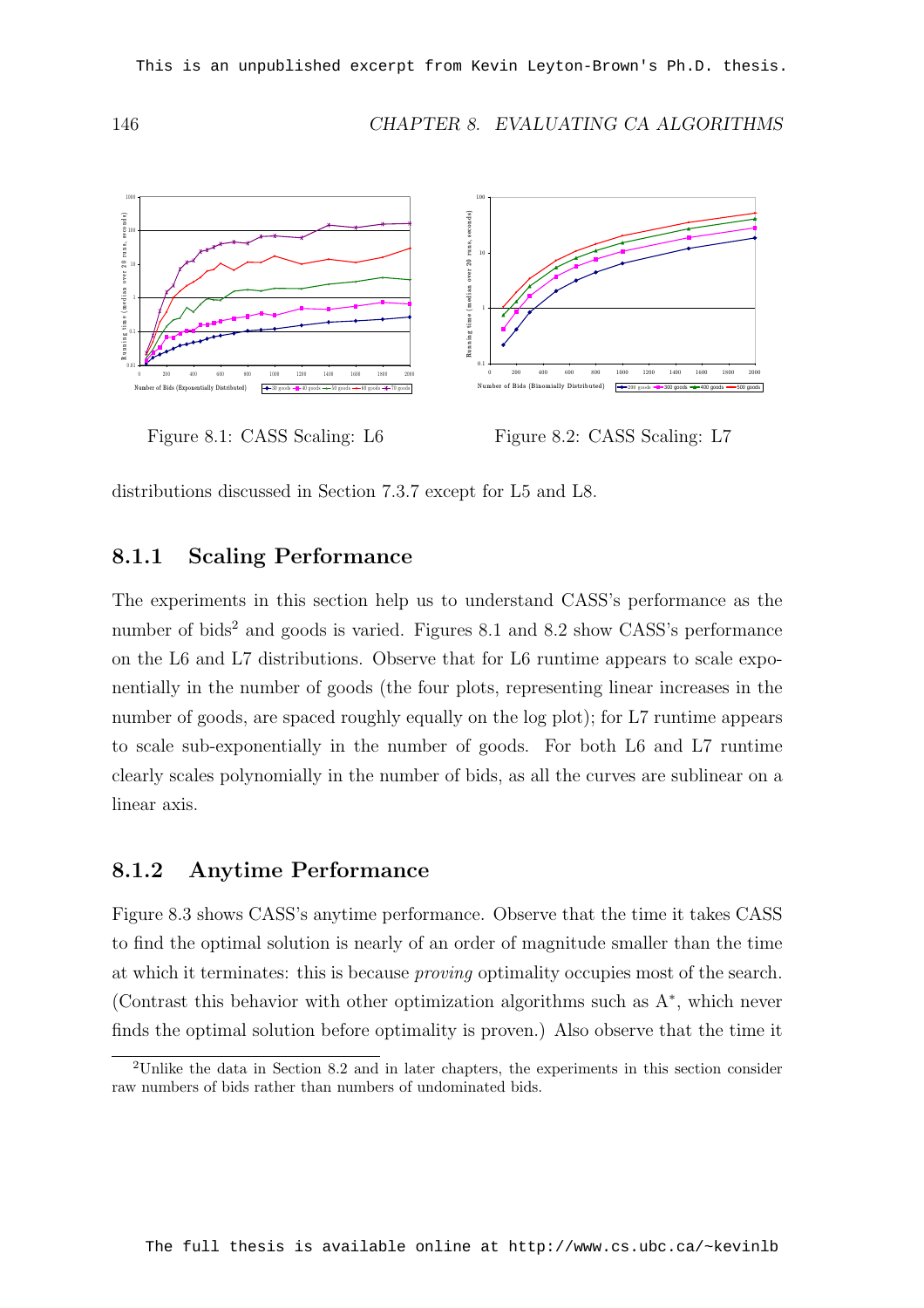#### 8.1. ORIGINAL CASS EXPERIMENTS 147



Figure 8.3: CASS Anytime Performance: L6

takes CASS to finds a solution within 99% of optimality is usually much smaller—as much as two orders of magnitude. This means that CASS can be very useful as an anytime algorithm even in situations where it does not terminate in a reasonable amount of time. Of course, however, there is no theoretical guarantee that CASS will always find a solution that is close to optimal.

#### 8.1.3 CASS vs. Bidtree

Besides CASS, Bidtree is the other special-purpose WDP algorithm that has been most widely studied and cited in the literature. It was presented in the same conference proceedings as CASS [Sandholm, 1999]. The Bidtree algorithm is similar to CASS in several ways, but important differences hold. In particular, Bidtree performs a secondary depth-first search to identify non-conflicting bids, whereas CASS's structured approach provides context to the upper bound function as well as allowing it to avoid considering most conflicting bids. Bidtree also performs no caching or cache pruning. On the other hand, Bidtree uses an IDA<sup>∗</sup> search strategy rather than CASS's branch-and-bound approach, and does more preprocessing.

Figures 8.4, 8.5, 8.6 and 8.7 contrast CASS and Bidtree's performance on the L1, L2, L3 and L4 distributions respectively. The Bidtree algorithm has never been made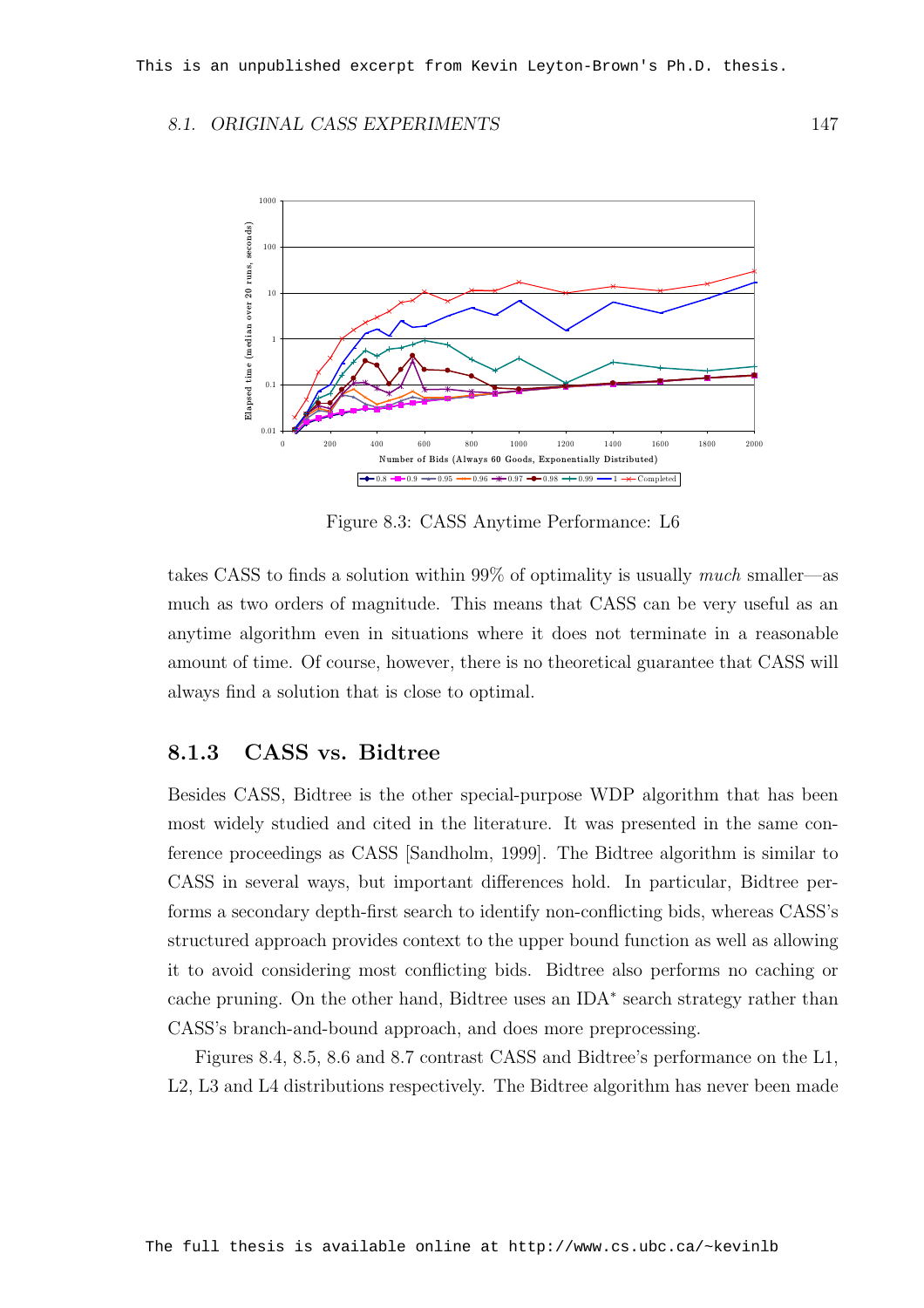148 CHAPTER 8. EVALUATING CA ALGORITHMS



Figure 8.6: CASS vs. Bidtree: L3

Figure 8.7: CASS vs. Bidtree: L4

publicly available; Bidtree performance for these figures was taken from [Sandholm, 1999]. It is therefore impossible to rerun these experiments on other distributions or varying the number of nondominated bids instead of the number of raw bids. Observe that overall, CASS dramatically outperforms Bidtree: CASS is between 2 and 500 times faster than Bidtree on the data points shown here, and is never slower.

#### 8.2 CASS vs. CPLEX

When CASS and Bidtree were proposed, ILOG's CPLEX 5 mixed integer programming package (the industry standard) was unable to solve most WDP problems within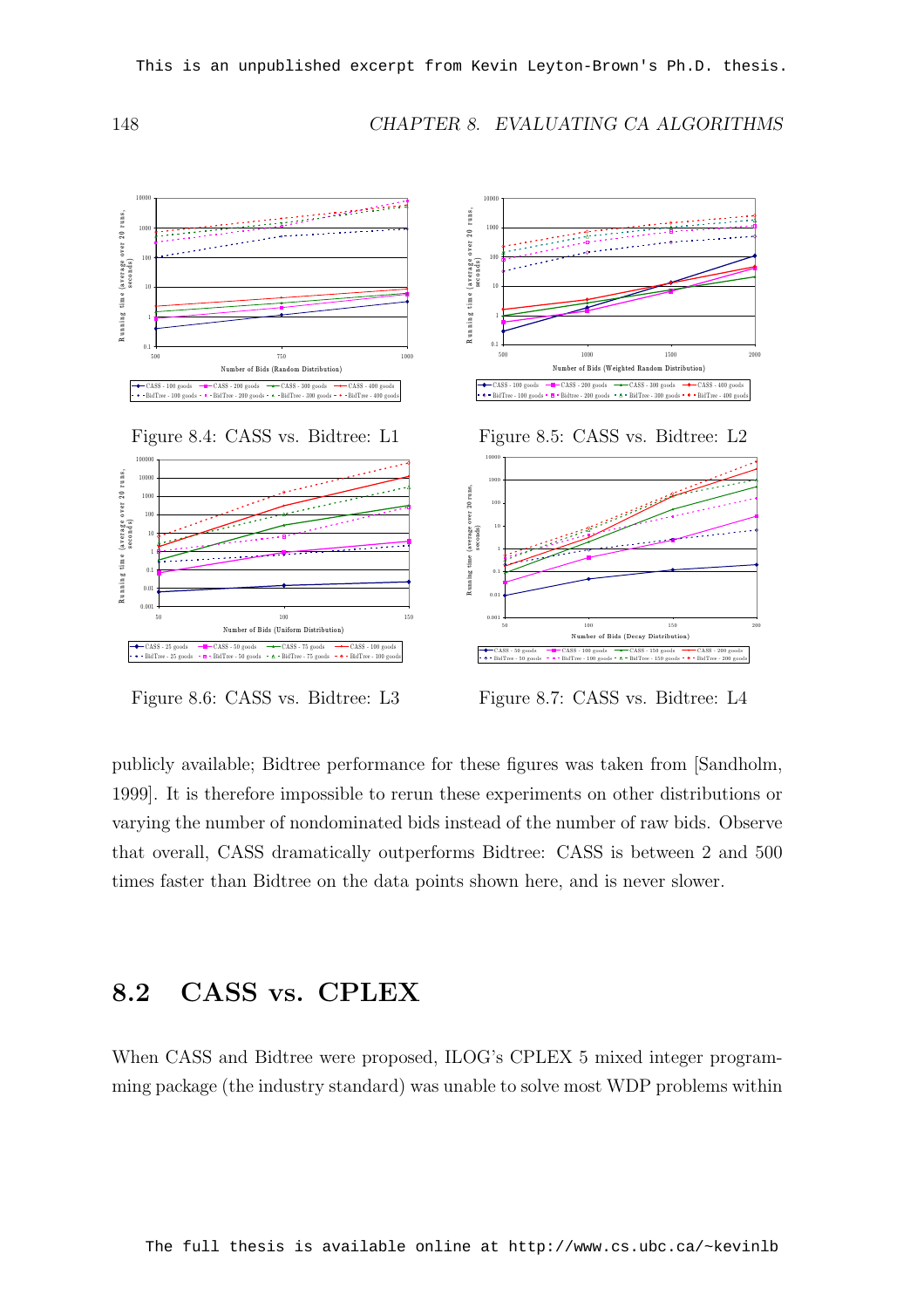#### 8.2. CASS VS. CPLEX 149

a reasonable amount of time. Since that time, however, CPLEX's mixed integer programming module improved substantially with version 6 (released 2000), and substantially again with version 7 (released 2001). Now that CPLEX is in version 8, there has been general convergence in the research community towards using CPLEX as the default approach for solving the WDP.

The only ongoing effort at competition with CPLEX has come from the authors of Bidtree, who have written an updated algorithm called CABOB which they claim is much faster [Sandholm et al., 2001]. However, like Bidtree, CABOB is not available to researchers. This is a serious impediment because published runtime data for CABOB is insufficient for our purposes: from this point forward we analyze algorithms in more detail than simply comparing average or median running times. In any case, CABOB's reported performance is similar to CPLEX's, and CABOB is also similar to CPLEX in its construction: it makes use of CPLEX's linear programming package as a subroutine and uses a similar search strategy. For these reasons, we present no experiments with CABOB.

In this section we compare the performance of CASS and CPLEX 8.0. These experiments were run on a cluster of 12 dual 2.4 Ghz Xeon machines with 1 GB RAM running Redhat Linux. We tested on 10 of the distributions provided by the CATS suite: all those distributions capable of generating an arbitrary number of nondominated bids. Specifically, we used all five of the CATS distributions (paths, regions, arbitrary, matching, scheduling) as well as five of the legacy distributions (L2, L3, L4, L6, L7). We sampled each of the distributions' parameters from a hand-chosen range of "reasonable" parameters as described in Section 7.4.2. We also sampled the problem size parameters: number of goods was chosen uniformly from [40, 400] and number of nondominated bids was chosen uniformly from [50, 2000]. The full dataset had roughly 100 data points per distribution for a total of about 1000 data points, and took nearly 8 months of CPU time to collect. In order to increase the number of data points we were able to collect during this time, we capped CASS's runtime at 12 hours.

Figure 8.8 shows the mean runtime of CASS and CPLEX on each distribution. Note that the vertical axis uses a logarithmic scale so that all the bars can be seen on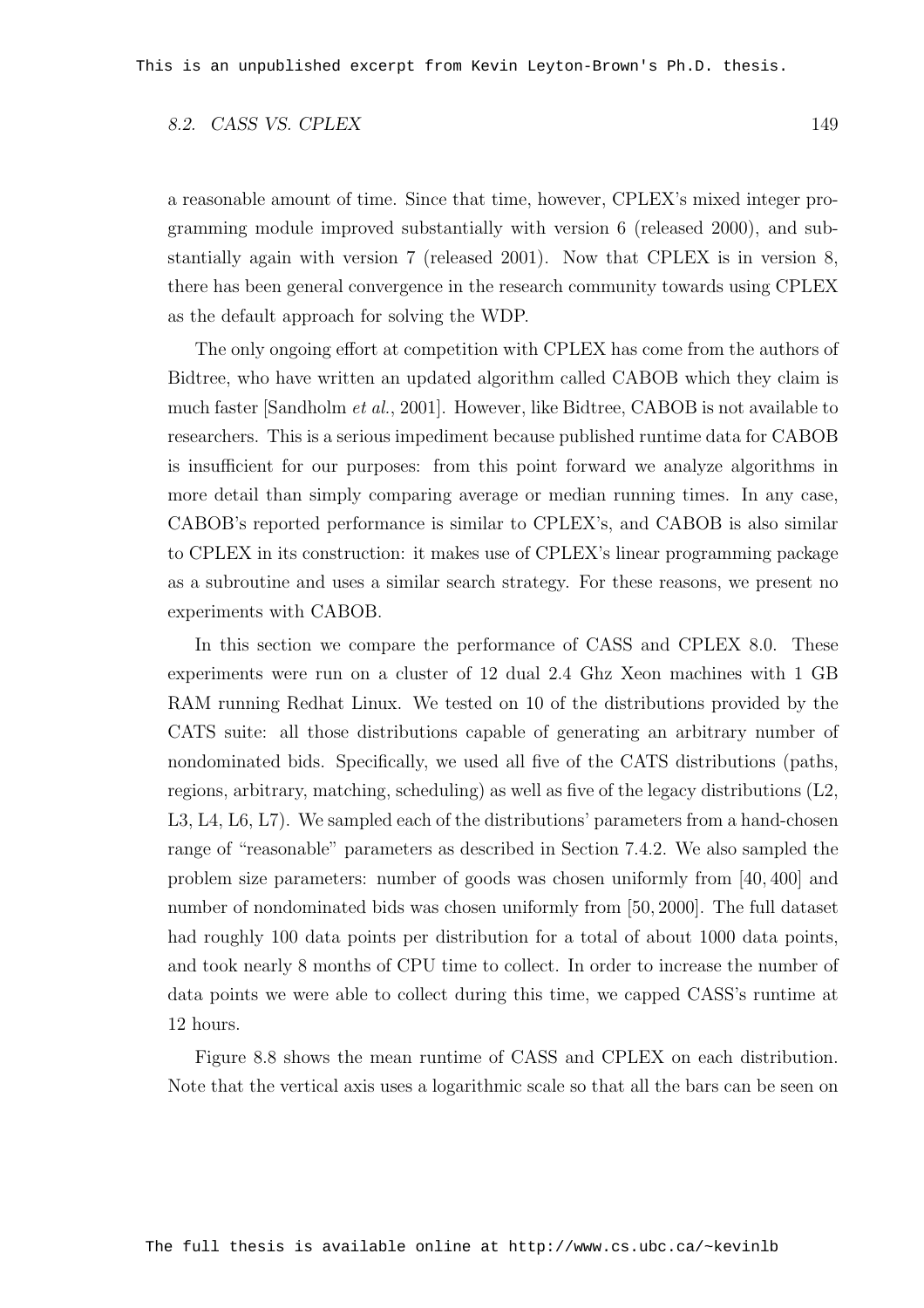150 CHAPTER 8. EVALUATING CA ALGORITHMS



Figure 8.8: CASS vs. CPLEX: mean runtime per distribution



Figure 8.9: CASS vs. CPLEX: first, second and third quartiles

the same graph. Judging from this picture CPLEX seems to be a better choice than CASS most of the time. Exceptions are L3 and L7, where CASS does much better than CPLEX, and L2 where the difference is less pronounced.

Average performance can be overwhelmed by a relatively small fraction of runs that take a very long time. To learn more about how CASS and CPLEX 8.0 compare, we can graph medians instead of means. Figure 8.9 shows medians for each distribution; the error bars indicate first and third quartiles (of course, median is the second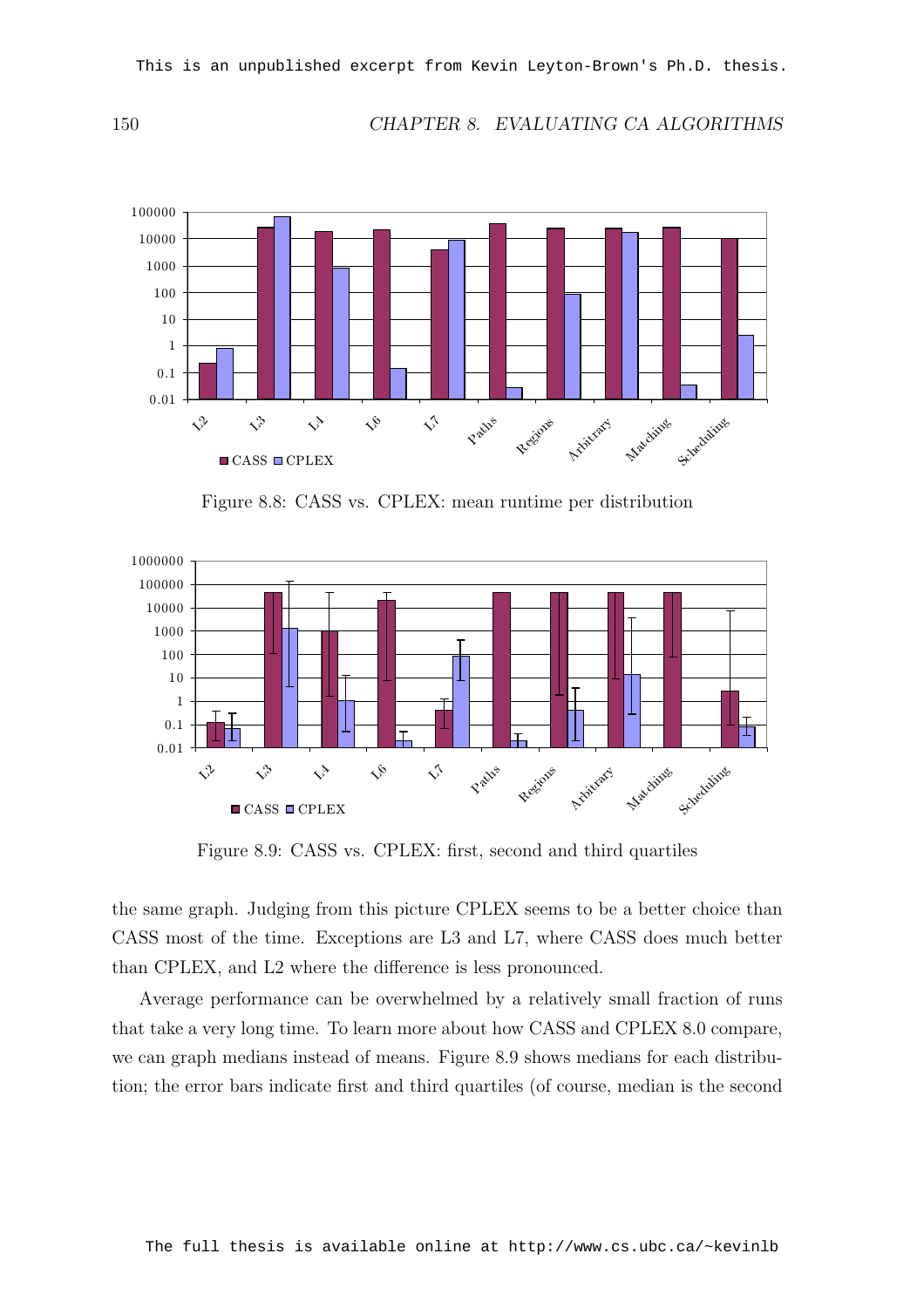#### 8.3. CONCLUSIONS 151

quartile). We can see several things from this graph. First, on the whole CPLEX still appears to be much faster than CASS. Note L3: while CASS had better average performance on this distribution, CPLEX has better median performance. On L7 CASS's advantage is now shown to be much larger, with the two algorithms' error bars not even overlapping. On this distribution it does seem that a small number of very hard instances skewed CASS's average upwards; the same is true for CASS on L4 and scheduling, and for CPLEX on L4, L7, regions and arbitrary. Overall, we can see from the error bars that most distributions exhibit substantial runtime variation.

In Figure 8.9 it is also the case that the error bars often overlap. This raises the question of the extent to which the algorithms' runtimes are uncorrelated. If this level is high then there could be great benefit to running both CASS and CPLEX in parallel (or in choosing between the algorithms in a more sophisticated way: see Chapter 10). To investigate the level of correlation between CASS and CPLEX on a per-instance basis, we plotted the algorithms' runtimes on separate axes of a scatter plot in Figure 8.10. For 5% of the instances, CASS and CPLEX had the same running time within two significant digits, and on 6% of the instances both CASS and CPLEX took longer than CASS's cap time of 12 hours, making it impossible to compare the algorithms. As we expected given its much better running times in Figures 8.8 and 8.9, CPLEX outperformed CASS a large fraction of the time (67%). The surprise is that there remained a substantial fraction (22%) of instances on which CASS outperforms CPLEX; on many instances the performance difference was very significant.

### 8.3 Conclusions

This chapter detailed experimental investigations of the CASS algorithm's performance. First, it was shown to have good anytime performance, finding good solutions almost immediately and finding an optimal solution long before optimality is proven. Second, it was compared to Sandholm's Bidtree algorithm, which it consistently and significantly outperformed. Finally, it was compared to a more modern algorithm, ILOG's CPLEX 8.0. On most (but not all) test distributions, CPLEX exhibited considerably better performance. However, a more careful analysis showed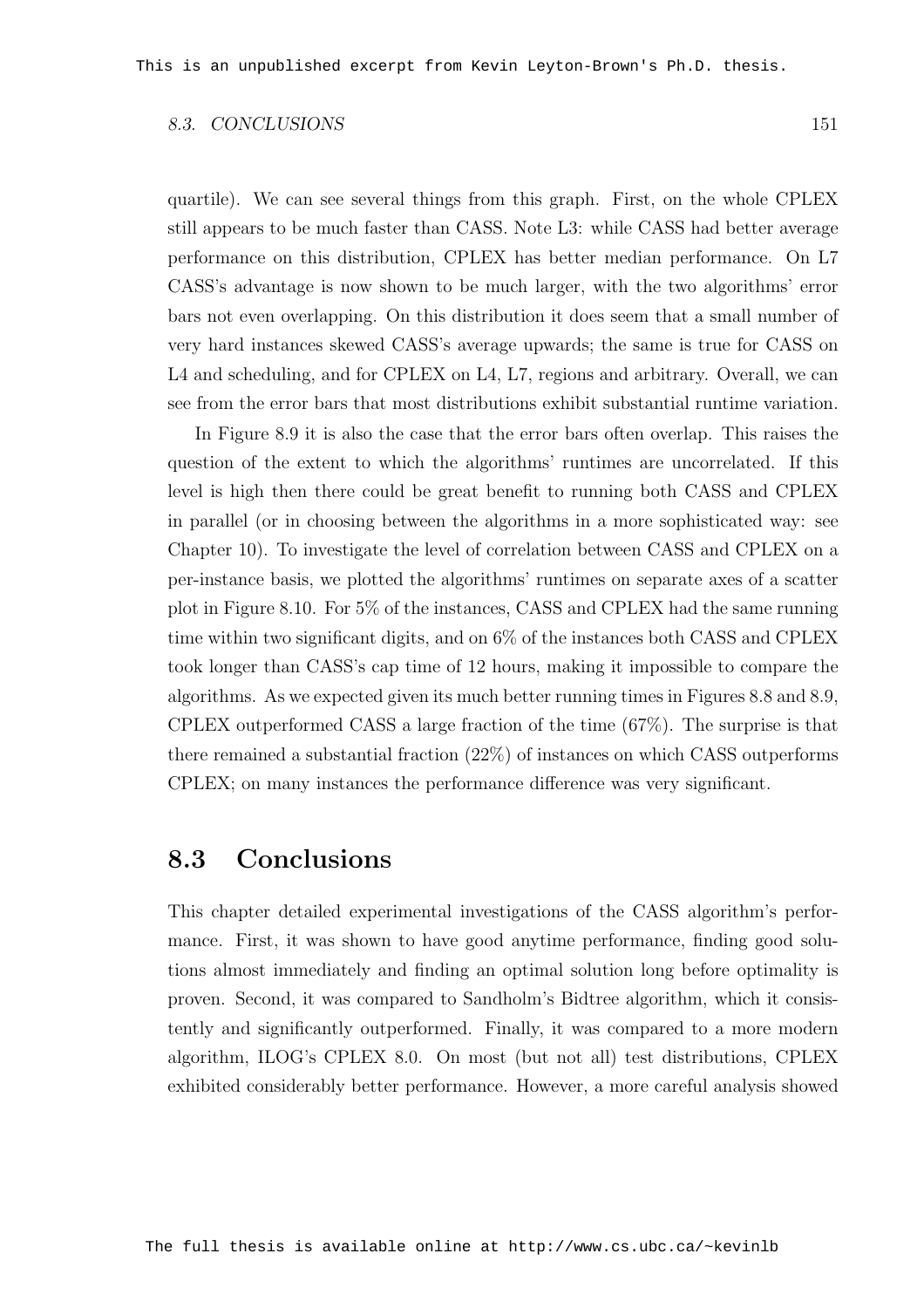

#### 152 CHAPTER 8. EVALUATING CA ALGORITHMS

Figure 8.10: CASS vs. CPLEX: Scatter Plot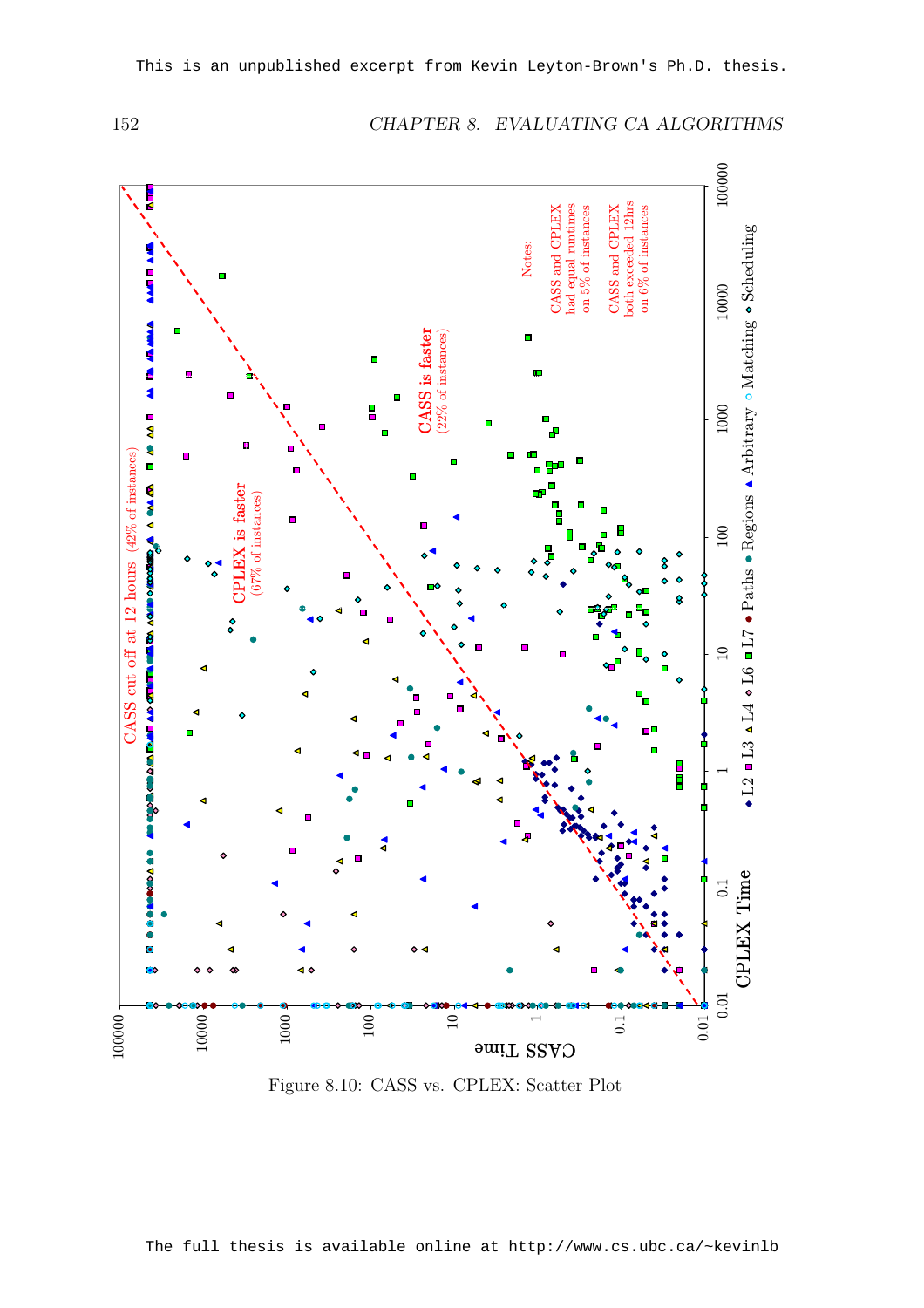#### 8.3. CONCLUSIONS 153

that the two algorithms' performance was often uncorrelated, and that there were a substantial fraction of these instances on which CASS dramatically outperformed CPLEX. In Chapter 10 we will revisit this uncorrelation between CASS and CPLEX and explore ways of leveraging it to build a better WDP algorithm. First, however, we will study ways of explaining why an algorithm (such as CPLEX) shows so much runtime variation on similar problems.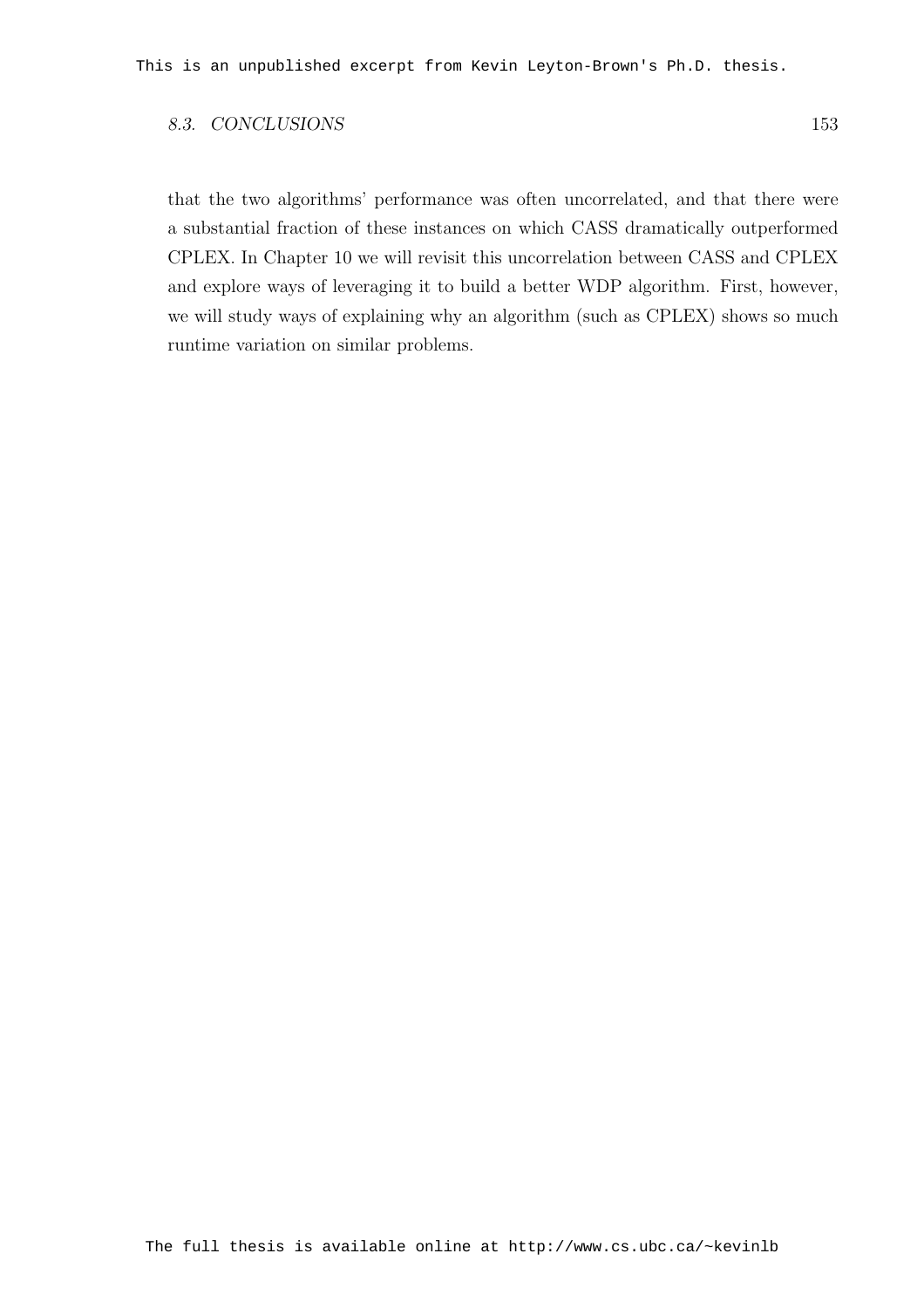## Bibliography

- Achlioptas, D., Gomes, C. P., Kautz, H. A., & Selman, B. (2000). Generating satisfiable problem instances. AAAI.
- Anderson, A., Tenhunen, M., & Ygge, F. (2000). Integer programming for combinatorial auction winner determination. ICMAS (pp. 39–46).
- Ausubel, L., Cramption, P., McAfee, R., & McMillan, J. (1997). Synergies in wireless telephony: Evidence from the broadband PCS auctions. Journal of Economics and Management Strategy, 6(3), 497–527.
- Banks, J., Ledyard, J., & Porter, D. (1989). Allocating uncertain and unresponsive resources: An experimental approach. RAND Journal of Economics, 20, 1–23.
- Billings, D., Burch, N., Davidson, A., Holte, R., Schaeffer, J., Schauenberg, T., & Szafron, D. (2003). Approximating game-theoretic optimal strategies for full-scale poker. IJCAI.
- Blair, D. (1998). Impact of the Internet on core switching network. Proc. of ENPW'98. Les Arcs, France.
- Blum, B., Shelton, C., & Koller, D. (2003). A continuation method for Nash equilibria in structured games. IJCAI.
- Boutilier, C. (1996). Planning, learning and coordination in multiagent decision processes. Theoretical Aspects of Rationality and Knowledge (pp. 195–201).
- Boutilier, C., Goldszmidt, M., & Sabata, B. (1999). Sequential auctions for the allocation of resources with complementarities. IJCAI.

188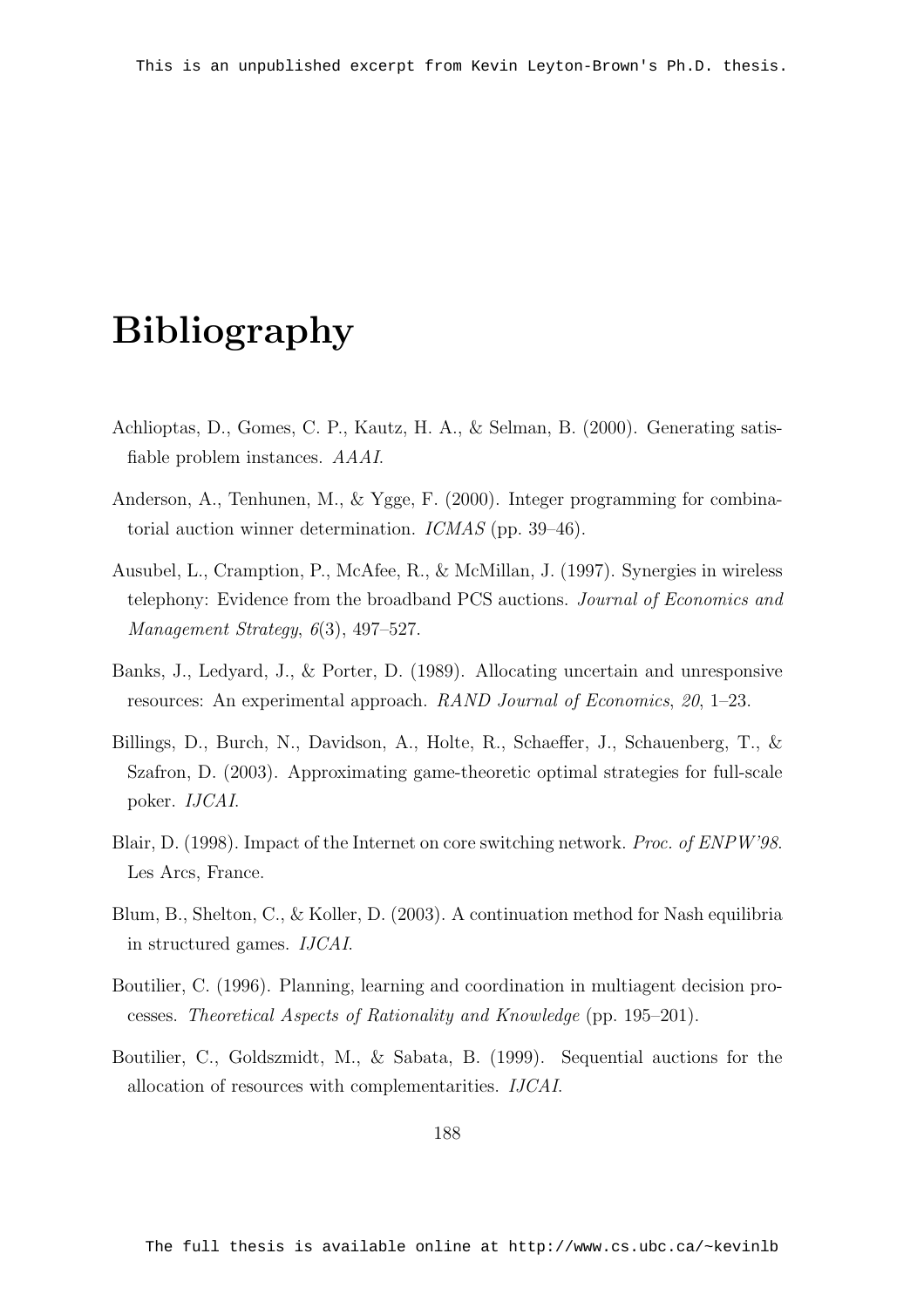- Brewer, P., & Plott, C. (1996). A binary conflict ascending price (BICAP) mechanism for the decentralized allocation of the right to use railroad tracks. International Journal of Industrial Organization, 14, 857–886.
- Bykowsky, M., Cull, R., & Ledyard, J. (1995). Mutually destructive bidding: The FCC auction design problem (Technical Report Social Science Working Paper 916). California Institute of Technology, Pasadena.
- CATS Website (2000). http://robotics.stanford.edu/CATS.
- Cheeseman, P., Kanefsky, B., & Taylor, W. M. (1991). Where the Really Hard Problems Are. IJCAI-91.
- Conitzer, V., & Sandholm, T. (2002). Complexity Results about Nash Equilibria (Technical Report CM-CS-02-135). CMU.
- Cramton, P., & Palfrey, T. (1990). Cartel enforcement with uncertainty about costs. International Economic Review, 31(1), 17–47.
- Crawford, V., & Sobel, J. (1982). Strategic information transmission. Econometrica, 50(6), 1431–1451.
- de Vries, S., & Vohra, R. (2003). Combinatorial auctions: A survey. INFORMS Journal on Computing, 15(3).
- DeMartini, C., Kwasnica, A., Ledyard, J., & Porter, D. (1998). A new and improved design for multi-object iterative auctions (Technical Report Social Science Working Paper 1054). California Institute of Technology, Pasadena.
- Demers, A., Keshav, S., & Shenker, S. (1990). Analysis and simulation of a fair queuing algorithm. Journal of internetworking research and experience, 3–26.
- Doucet, A., de Freitas, N., & (ed.), N. G. (2001). Sequential monte carlo methods in practice. Springer-Verlag.
- Feinstein, J., Block, M., & Nold, F. (1985). Asymmetric behavior and collusive behavior in auction markets. American Economic Review, 75(3), 441–460.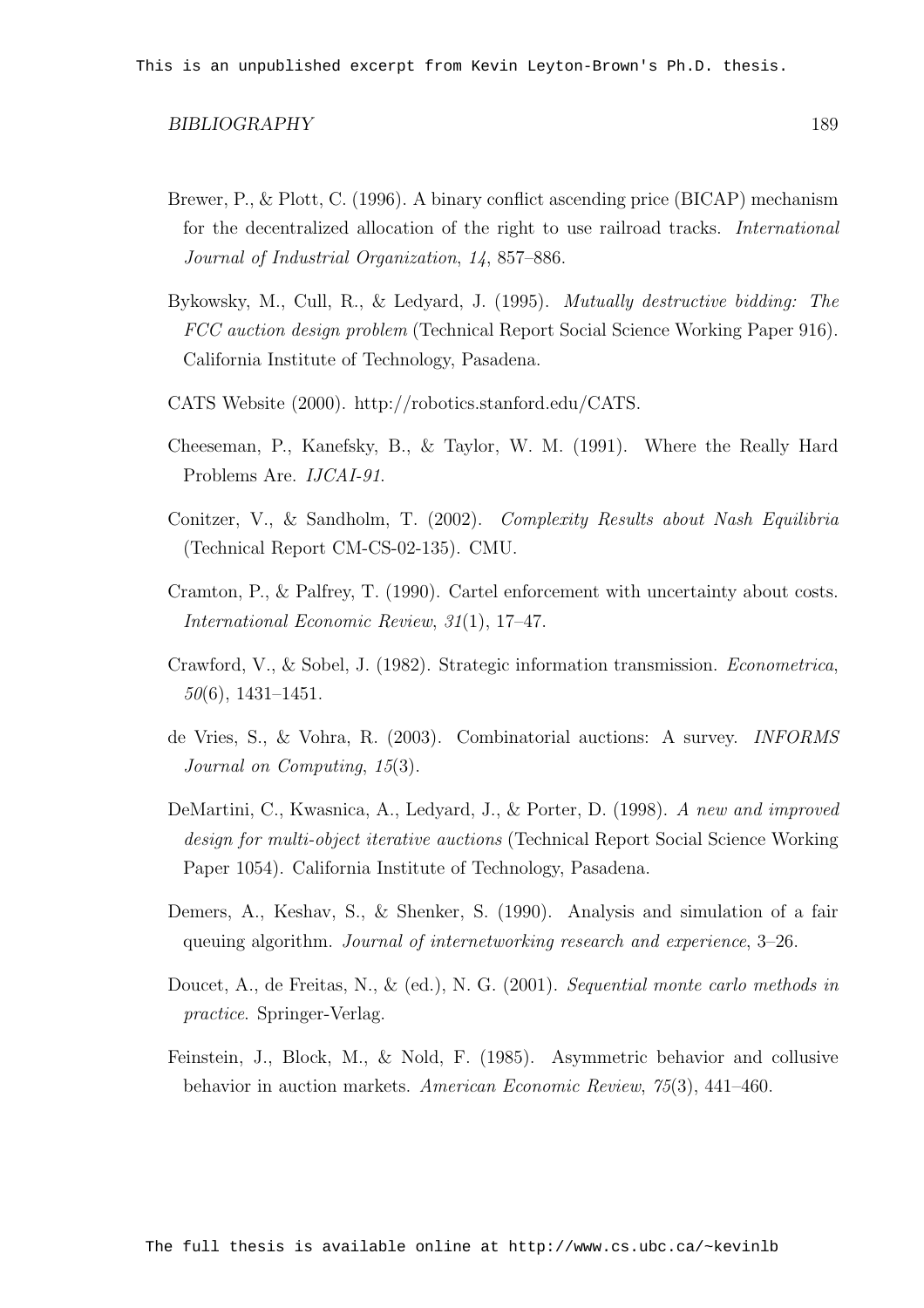This is an unpublished excerpt from Kevin Leyton-Brown's Ph.D. thesis.

- Floyd, S. (1994). TCP and explicit congestion notification. ACM Computer Communication Review, 24(5), 10–23.
- Floyd, S., & Jacobson, V. (1993). Random early detection gateways for congestion avoidance. IEEE/ACM Transactions on Networking, 1(4), 397–413.
- Friedman, J. (1991). Multivariate adaptive regression splines. Annals of Statistics, 19.
- Fudenberg, D., & Tirole, J. (1991). Game theory. MIT Press.
- Fujishima, Y., Leyton-Brown, K., & Shoham, Y. (1999). Taming the computational complexity of combinatorial auctions: Optimal and approximate approaches. IJ-CAI.
- Gibbens, R., & Kelly, F. (1999). Resource pricing and the evolution of congestion control. Automatica, 35, 1969–1985.
- Gibbens, R., & Key, P. (1999). The use of games to assess user strategies for differential quality of service in the internet (Technical Report). Microsoft Research, Cambridge.
- Gomes, C., & Selman, B. (2001). Algorithm portfolios. Artificial Intelligence, 126(1- 2), 43–62.
- Gomes, C. P., & Selman, B. (1997). Problem structure in the presence of perturbations. AAAI/IAAI.
- Gonen, R., & Lehmann, D. (2000). Optimal solutions for multi-unit combinatorial auctions: Branch and bound heuristics. ACM Conference on Electronic Commerce.
- Gonen, R., & Lehmann, D. (2001). Linear programming helps solving large multi-unit combinatorial auctions (Technical Report TR-2001-8). Leibniz Center for Research in Computer Science.
- Graham, D., & Marshall, R. (1987). Collusive bidder behavior at single-object secondprice and English auctions. Journal of Political Economy, 95, 579–599.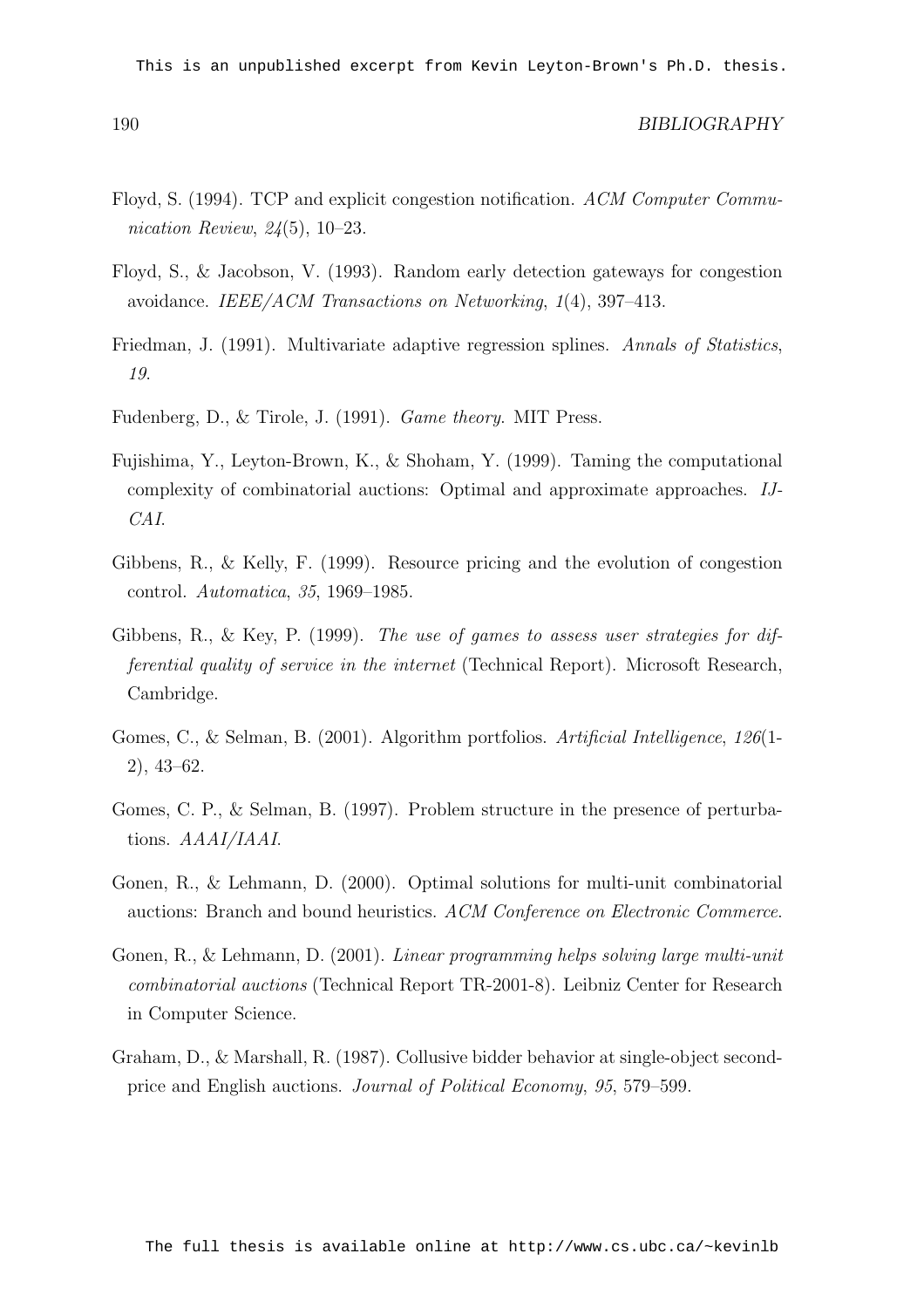- Graham, D., Marshall, R., & Richard, J.-F. (1990). Differential payments within a bidder coalition and the Shapley value. American Economic Review, 80(3), 493–510.
- Grether, D., Isaac, R. M., & Plott, C. (1989). The allocation of scarce resources: Experimental economics and the problem of allocating airport slots. Boulder, CO: Westview Press.
- Guestrin, C. E., Koller, D., & Parr, R. (2001). Multiagent planning with factored MDPs. 14th Neural Information Processing Systems (NIPS-14) (pp. 1523–1530). Vancouver, Canada.
- Harstad, R., Kagel, J., & Levin, D. (1990). Equilibrium bid functions for auctions with an uncertain number of bidders. *Economic Letters*,  $33(1)$ ,  $35-40$ .
- Hastie, T., Tibshirani, R., & Friedman, J. (2001). Elements of statistical learning. Springer.
- Hendricks, K., & Porter, R. (1989). Collusion in auctions. Annales d'Économie et de Statistique, 15/16, 216–229.
- Holte, R. C. (2001). Combinatorial auctions, knapsack problems, and hill-climbing search. Canadian Conference on AI.
- Hoos, H., & Boutilier, C. (2000). Solving combinatorial auctions using stochastic local search. The 17th national conference on artificial intelligence (pp. 22–29).
- Horvitz, E., Ruan, Y., Gomes, C., Kautz, H., Selman, B., & Chickering, M. (2001). A Bayesian approach to tackling hard computational problems. UAI.
- Hotelling, H. (1929). Stability in competition. Economic Journal, 39, 41–57.
- Kastner, R., Hsieh, C., Potkonjak, M., & Sarrafzadeh, M. (2002). On the sensitivity of incremental algorithms for combinatorial auctions. UCLA CS Tech. Report 020000.
- Kearns, M., Littman, M., & Singh, S. (2001). Graphical models for game theory. UAI.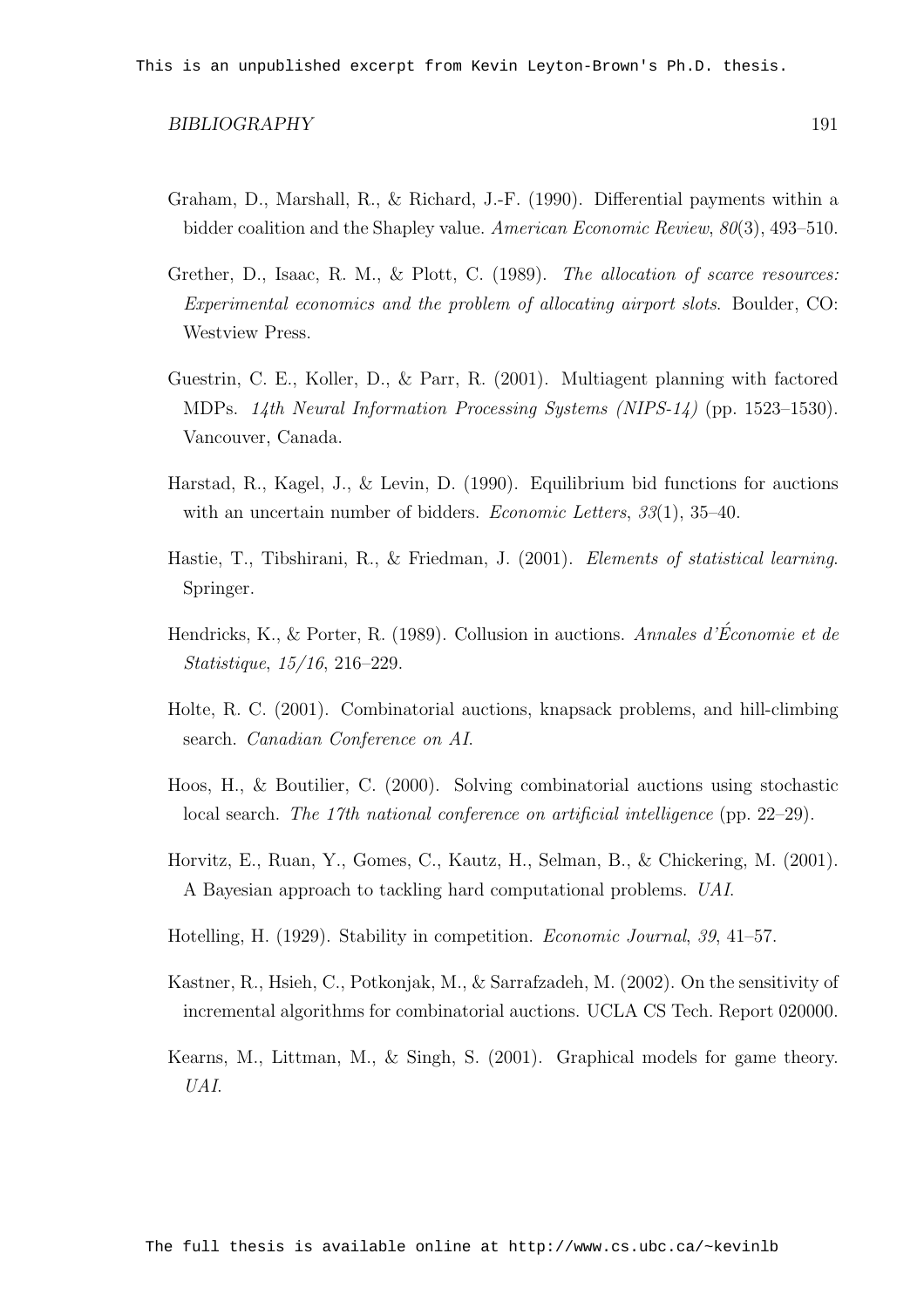This is an unpublished excerpt from Kevin Leyton-Brown's Ph.D. thesis.

- Kearns, M., & Mansour, Y. (2002). Efficient nash computation in large population games with bounded influence. UAI.
- Key, P., & McAuley, D. (1999). Differential QoS and pricing in networks: Where flow control meets game theory. IEE Proc Software 146..
- Kohavi, R., & John, G. (1997). Wrappers for feature subset selection. Artificial Intelligence Journal, special issue on relevance, 97(1–2), 273–324.
- Koller, D., & Milch, B. (2001). Multi-agent influence diagrams for representing and solving games. IJCAI.
- Korf, R., & Reid, M. (1998). Complexity analysis of admissible heuristic search. AAAI-98.
- Lagoudakis, M., & Littman, M. (2000). Algorithm selection using reinforcement learning. ICML.
- Lagoudakis, M., & Littman, M. (2001). Learning to select branching rules in the DPLL procedure for satisfiability. *LICS/SAT*.
- Ledyard, J., & Szakaly, K. (1994). Designing organizations for trading pollution rights. Journal of Economic Behavior and Organization, 25, 167–196.
- Ledyard, J. O., Porter, D., & Rangel, A. (1997). Experiments testing multiobject allocation mechanisms. Journal of Economics & Management Strategy,  $6(3)$ , 639– 675.
- Lehmann, D., O'Callaghan, L., & Shoham, Y. (1999). Truth revalation in rapid, approximately efficient combinatorial auctions. ACM Conference on Electronic Commerce.
- Leyton-Brown, K., Nudelman, E., Andrew, G., McFadden, J., & Shoham, Y. (2003a). Boosting as a metaphor for algorithm design. Constraint Programming.
- Leyton-Brown, K., Nudelman, E., Andrew, G., McFadden, J., & Shoham, Y. (2003b). A portfolio approach to algorithm selection. IJCAI.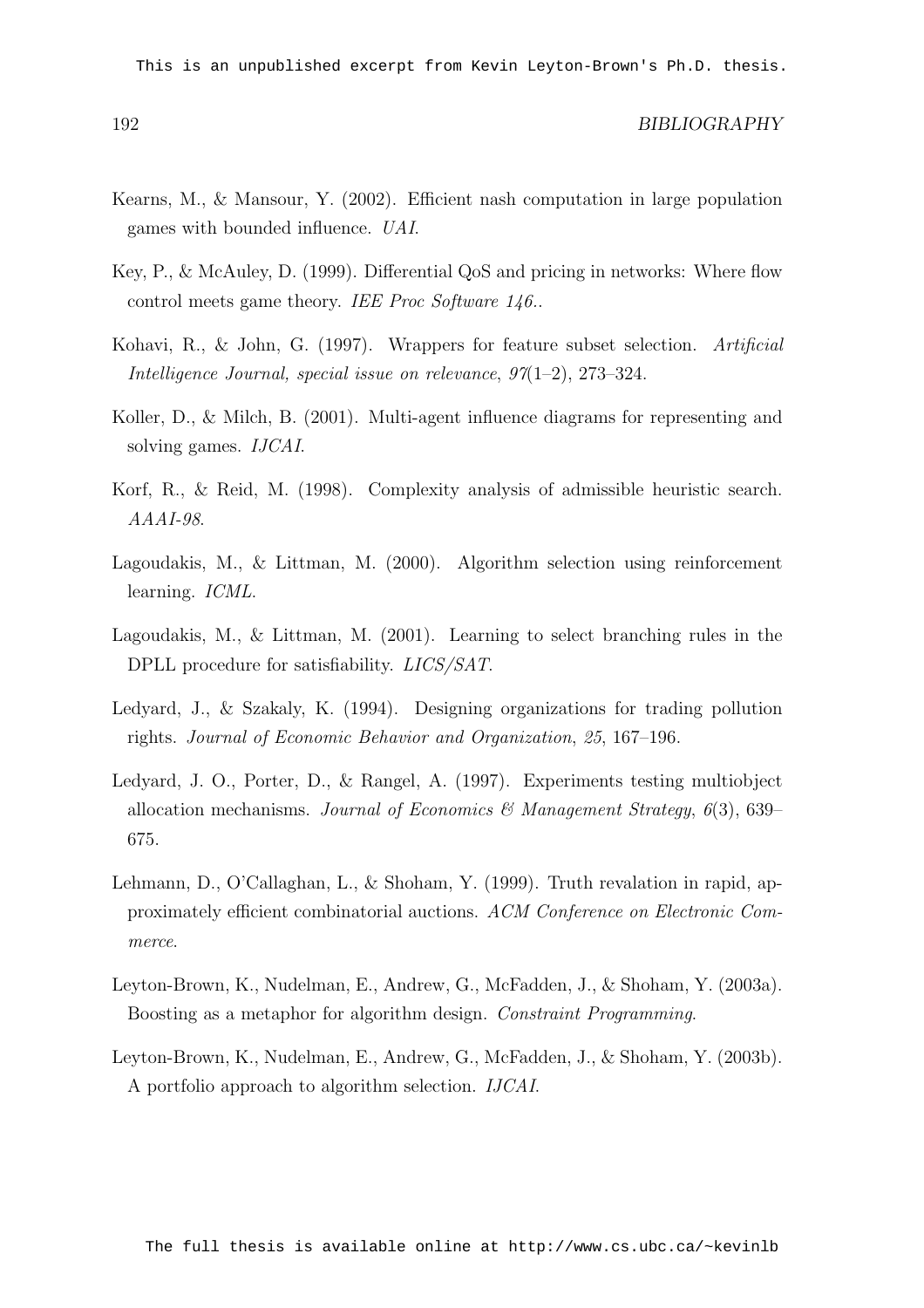- Leyton-Brown, K., Nudelman, E., & Shoham, Y. (2002a). Learning the empirical hardness of optimization problems: The case of combinatorial auctions. CP.
- Leyton-Brown, K., Pearson, M., & Shoham, Y. (2000a). Towards a universal test suite for combinatorial auction algorithms. ACM EC.
- Leyton-Brown, K., Porter, R., Venkataraman, S., & Prabhakar, B. (2001). Smoothing out focused demand for network resources (short paper). ACM Conference on Electronic Commerce.
- Leyton-Brown, K., Porter, R., Venkataraman, S., Prabhakar, B., & Shoham, Y. (2003c). Incentive mechanisms for smoothing out a focused demand for network resources. Computer Communications, 26, 237–250.
- Leyton-Brown, K., Shoham, Y., & Tennenholtz, M. (2000b). An algorithm for multiunit combinatorial auctions. Proceedings of AAAI-00.
- Leyton-Brown, K., Shoham, Y., & Tennenholtz, M. (2000c). Bidding clubs: institutionalized collusion in auctions. ACM Conference on Electronic Commerce.
- Leyton-Brown, K., Shoham, Y., & Tennenholtz, M. (2002b). Bidding clubs in firstprice auctions. The 19th National Conference on Artificial Intelligence.
- Leyton-Brown, K., & Tennenholtz, M. (2003). Local-effect games. IJCAI.
- Lobjois, L., & Lemaître, M. (1998). Branch and bound algorithm selection by performance prediction. AAAI.
- MacKie-Mason, J., & Varian, H. (1994). Pricing the internet. In B. Kahin and J. Keller (Eds.), Public access to the internet. Prentice-Hall.
- Mailath, G., & Zemsky, P. (1991). Collusion in second-price auctions with heterogeneous bidders. Games and Economic Behavior, 3, 467–486.
- Mas-Colell, A., Whinston, M. D., & Green, J. R. (1995). Microeconomic theory. New York: Oxford University Press.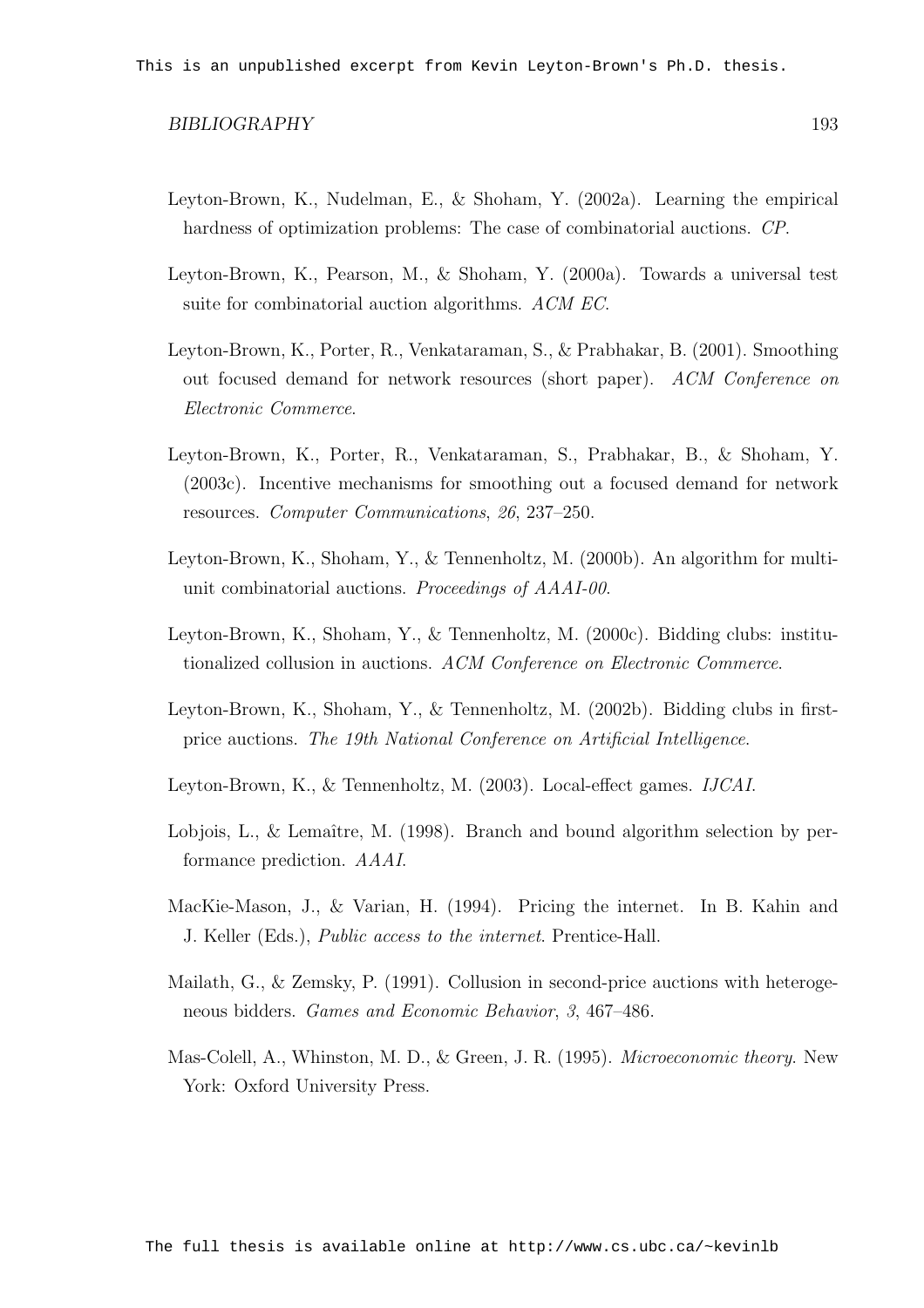This is an unpublished excerpt from Kevin Leyton-Brown's Ph.D. thesis.

- McAfee, R., & McMillan, J. (1987). Auctions with a stochastic number of bidders. Journal of Economic Theory, 43, 1–19.
- McAfee, R., & McMillan, J. (1992). Bidding rings. American Economic Review, 82, 579–599.
- Milgrom, P. (1998). Putting auction theory to work: The simultaneous ascending auction. Technical Report 98-0002, Department of Economics, Stanford University.
- Mitchell, B. (1978). Pricing policies in selected European telephone systems. Proceedings of 6th Conference on Telecommunications Policy Research (pp. 437–475).
- Monasson, R., Zecchina, R., Kirkpatrick, S., Selman, B., & Troyansky, L. (1998). Determining computational complexity for characteristic 'phase transitions'. Nature, 400.
- Monderer, D., & Shapley, L. (1996). Potential games. Games and Economic Behavior, 14, 124–143.
- Monderer, D., & Tennenholtz, M. (2000). Optimal Auctions Revisited. Artificial Intelligence, 120(1), 29–42.
- Mura, P. L. (2000). Game networks. UAI.
- Nash, J. (1950). Equilibrium points in n-person games. Proceedings of the National Academy of Sciences of the United States of America, 36, 48–49.
- Nemhauser, G. L., & Wolsey, L. A. (1988). Integer and combinatorial optimization. New York, NY: Wiley.
- Nisan, N. (2000). Bidding and allocation in combinatorial auctions. ACM Conference on Electronic Commerce.
- Nisan, N., & Ronen, A. (2000). Computationally feasible VCG mechanisms. ACM Conference on Electronic Commerce.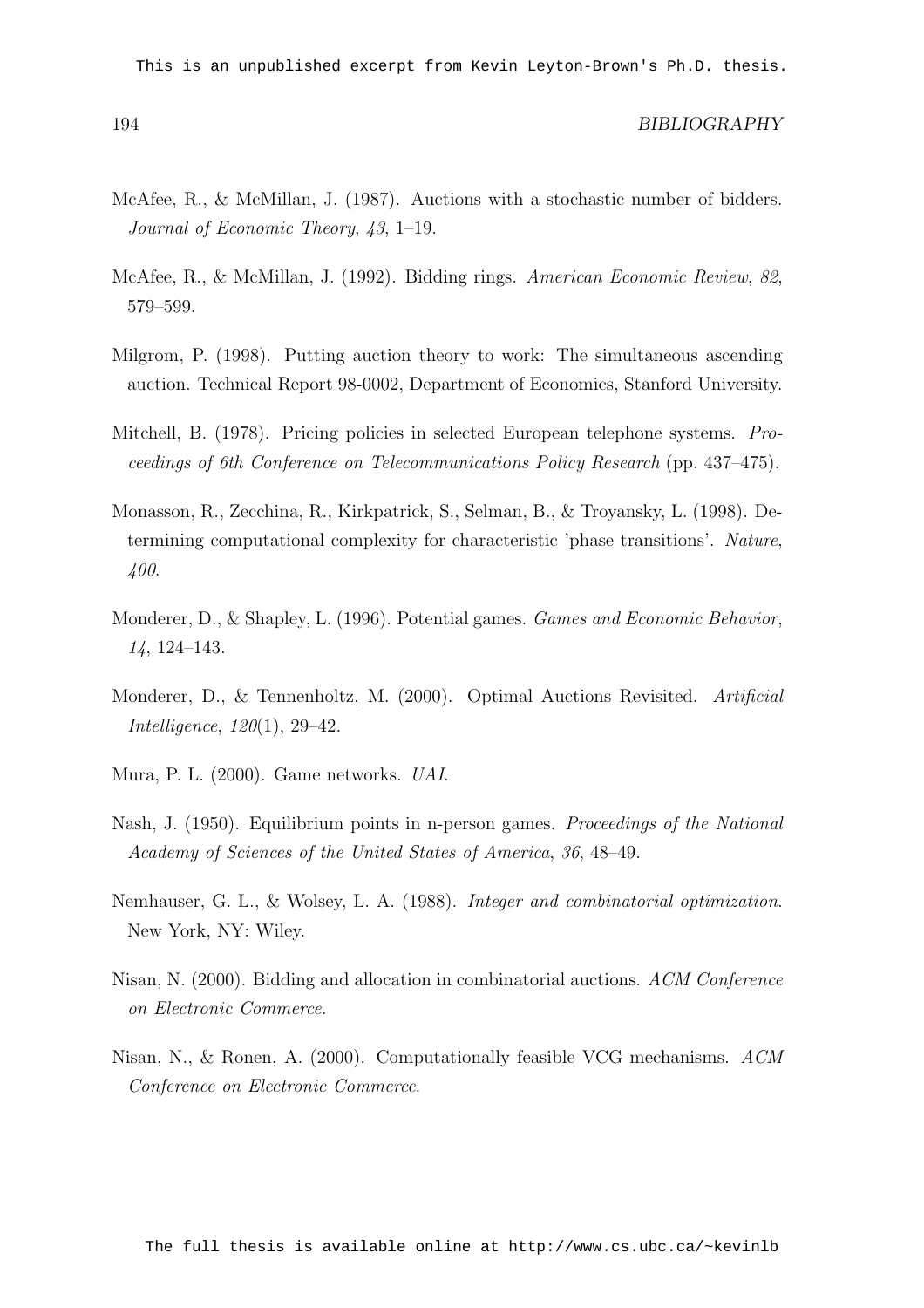- Odlyzko, A. (1997). A modest proposal for preventing internet congestion (Technical Report TR 97.35.1). AT&T Research.
- Osborne, M., & Pitchik, C. (1987). Equilibrium in Hotelling's model of competition. Econometrica, 55, 911–922.
- Osborne, M., & Rubinstein, A. (1994). A course in game theory. MIT Press.
- Pan, R., Breslau, L., Prabhakar, B., & Shenker, S. (2001). Approximate fairness through differential dropping. Submitted.
- Pan, R., Prabhakar, B., & Psounis, K. (2000). CHOKe: A stateless active queue management scheme for approximating fair bandwidth allocation. Proceedings of IEEE INFOCOM 2000 (pp. 942–951).
- Parkes, D. C. (1999). iBundle: An efficient ascending price bundle auction. ACM Conference on Electronic Commerce.
- Plott, C., & Cason, T. (1996). EPA's new emissions trading mechanism: A laboratory evaluation. Journal of Environmental Economics and Management, 30, 133–160.
- Quan, D. (1994). Real estate auctions: A survey of theory and practice. Journal of Real Estate Finance and Economics, 9, 23–49.
- Rassenti, S., Reynolds, S., & Smith, V. (1994). Cotenancy and competition in an experimental auction market for natural gas pipeline networks. Economic Theory, 4, 41–65.
- Rassenti, S., Smith, V., & Bulfin, R. (1982). A combinatorial auction mechanism for airport time slot allocation. Bell Journal of Economics, 13, 402–417.
- Reeves, D., & Wellman, M. (2003). Computing equilibrium strategies in infinite games of incomplete information. Fifth Workshop on Game Theoretic and Decision Theoretic Agents at the 2nd Conference on Autonomous Agents and Multi-Agent Systems.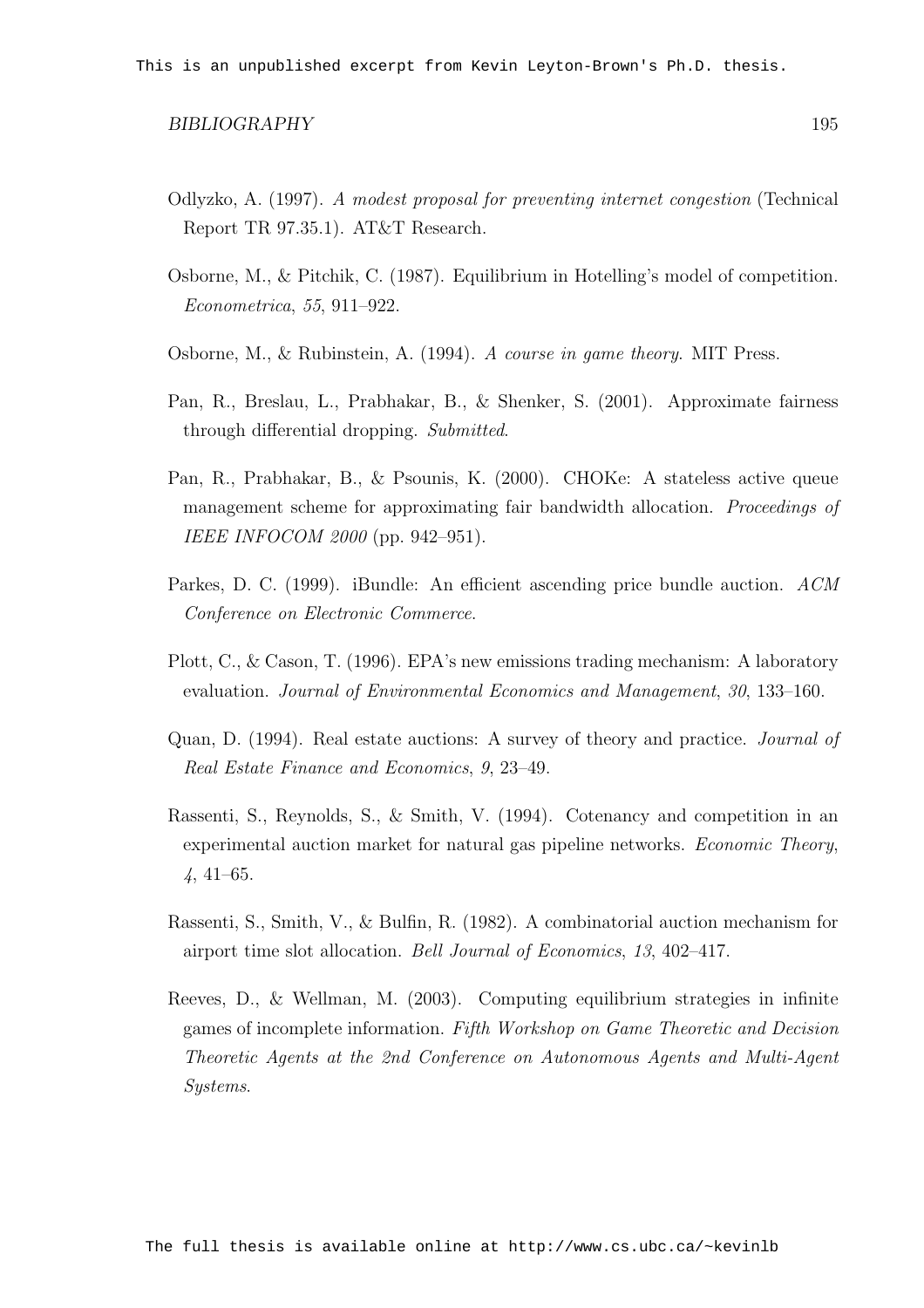This is an unpublished excerpt from Kevin Leyton-Brown's Ph.D. thesis.

- Rice, J. R. (1976). The algorithm selection problem. Advances in Computers, 15, 65–118.
- Riley, J., & Samuelson, W. (1981). Optimal auctions. American Economic Review, 71, 381–392.
- Robinson, M. (1985). Collusion and the choice of auction. Rand Journal of Economics,  $16(1)$ , 141–145.
- Rosenthal, R. (1973). A class of games possessing pure-strategy Nash equilibria. International Journal of Game Theory, 2, 65–67.
- Rothkopf, M., Pekeč, A., & Harstad, R. (1998). Computationally manageable combinatorial auctions. Management Science, 44(8), 1131–1147.
- Roughgarden, T., & Tardos, E. (2001). Bounding the inefficiency of equilibria in nonatomic congestion games (Technical Report TR2002-1866). Cornell, Ithaca.
- Ruan, Y., Horvitz, E., & Kautz, H. (2002). Restart policies with dependence among runs: A dynamic programming approach. CP.
- S. H. Clearwater, e. (1996). Market-based control: A paradigm for distributed resource allocation. World Scientific.
- Sandholm, T. (1999). An algorithm for optimal winner determination in combinatorial auctions. IJCAI-99.
- Sandholm, T., & Suri, S. (2000). Improved algorithms for optimal winner determination in combinatorial auctions and generalizations. AAAI-00.
- Sandholm, T., Suri, S., Gilpin, A., & Levine, D. (2001). CABOB: A fast optimal algorithm for combinatorial auctions. IJCAI.
- Sanholm, T. (1993). An implementation of the contract net protocol based on marginal cost calculations. *Proceedings of AAAI-93* (pp. 256–262).
- Schapire, R. (1990). The strength of weak learnability. Machine Learning, 5, 197–227.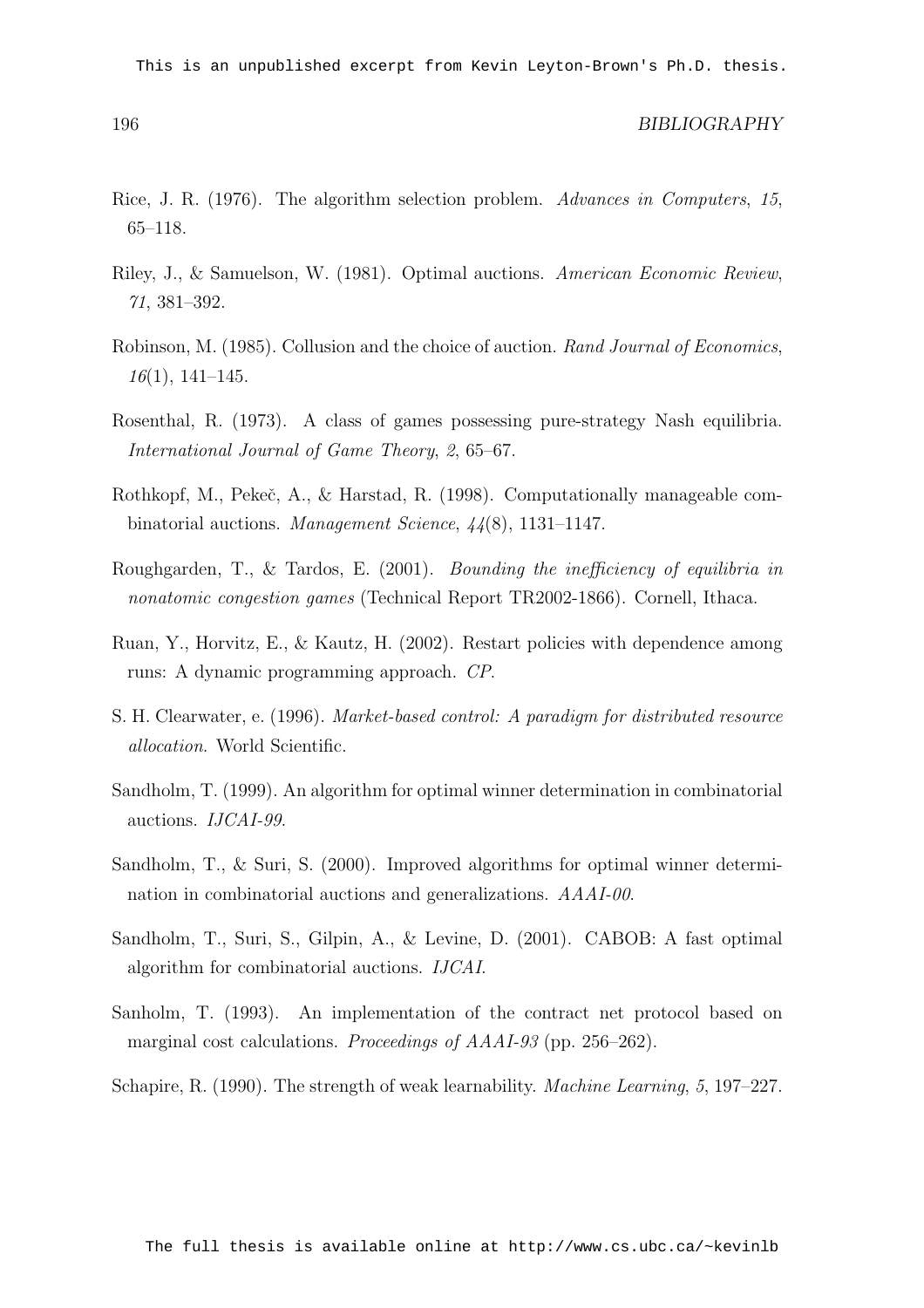- Schuurmans, D., Southey, F., & Holte, R. C. (2001). The exponentiated subgradient algorithm for heuristic boolean programming. IJCAI-01.
- Selman, B., Mitchell, D. G., & Levesque, H. J. (1996). Generating hard satisfiability problems. Artificial Intelligence, 81(1-2), 17–29.
- Shenker, S. (1995). Making greed work in networks: A game-theoretic analysis of switch service disciplines. IEEE/ACM Transactions on Networking, 3, 819–831.
- Slaney, J., & Walsh, T. (2001). Backbones in optimization and approximation. IJCAI-01.
- Songhurst, D., Stamoulis, G., & Stoer, M. (1999). Usage-based charging using effective bandwidths: studies and reality. Proceedings of the International Teletraffic Congress, ITC-16.
- Tennenholtz, M. (2000). Some tractable combinatorial auctions. Proceedings of AAAI-2000.
- Varian, H. R. (1995). Economic mechanism design for computerized agents. Proceedings of the First Usenix Conference on Electronic Commerce.
- Vickrey, D., & Koller, D. (2002). Multi-agent algorithms for solving graphical games. AAAI.
- von Ungern-Sternberg, T. (1988). Cartel stability in sealed bid second price auctions. The Journal of Industrial Economics, 18(3), 351–358.
- Wellman, M. (1993). A market-oriented programming environment and its application to distributed multicommodity flow problems. Journal of Artificial Intelligence Research, 1, 1–23.
- Wellman, M., Greenwald, A., Stone, P., & Wurman, P. (2003). The 2001 trading agent competition. Electronic Markets, 13(1).
- Wellman, M., Wurman, P., Walsh, W., & MacKie-Mason, J. (1998). Auction protocols for distributed scheduling. Games and Economic Behavior.